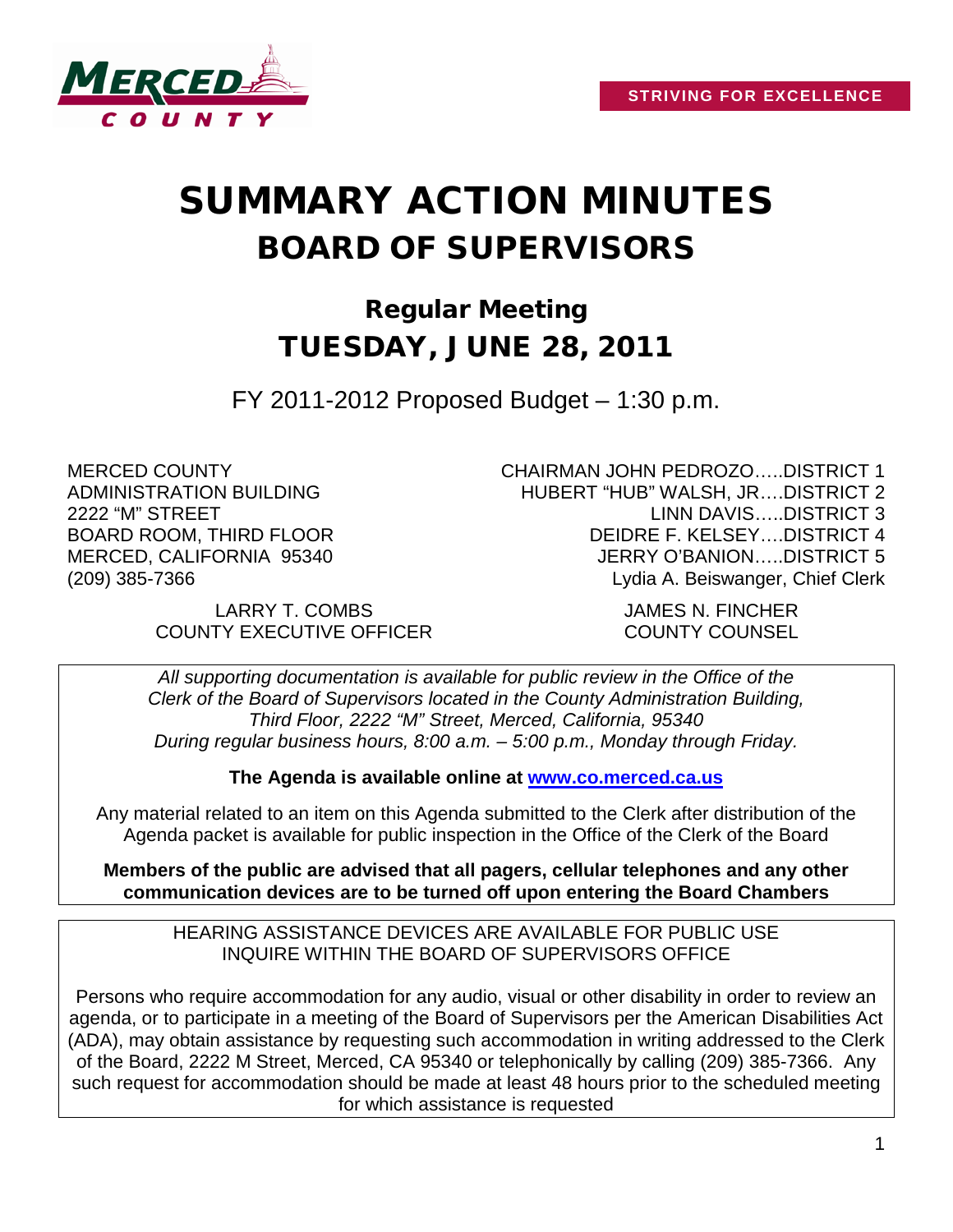## SCHEDULED ITEMS

## 1:30 P. M. **THE PUBLIC IS INVITED TO SPEAK ON ANY ITEM ON THE AGENDA – TESTIMONY IS LIMITED TO FIVE MINUTES PER PERSON** *REVIEW BOARD ORDER – SEE PAGE 8*

#### **PRESENTATION County Executive Officer - Budget Presentation** Current Year Budget Information *REVIEW BOARD ORDER – SEE PAGE 8*

## FY 2011/12 PROPOSED BUDGET

Treasurer-Tax Collector-County Clerk

1. Discontinue Passport Acceptance Agency Services in the County Clerk's Office effective July 15, 2011.

## **APPROVED AS RECOMMENDED AYES: ALL**

Mental Health/Human Services Agency

2. Evaluate all potential options for the administration and operations of the Public Guardian/Conservator/Administrator (PG/C/A) and the Area Agency on Aging (AAA). Information Only.

## **ACKNOWLEDGED UPDATED REPORT AYES: ALL**

Dept. of Workforce Investment

3. Authorize the Reduction-In-Force of the five (5) filled positions as follows: delete two (2) Employment Training Specialist I/II (Pos 32, 117), one (1) Support Services Analyst I/II (Pos 11), one (1) Secretary III (Pos 8), and one (1) Supervising Employment & Trg Spec (Pos 26) effective July 31, 2011; delete two (2) vacant positions of Assistant Director-Workforce Investment (Pos 14) and one (1) Employment Training Specialist I/II (Pos 50) and delete the classification of Assistant Director-Workforce Investment effective June 28, 2011 and adopt Resolutions.

## **APPROVED RECOMMENDATION WITH MODIFICATION AYES: ALL** *REVIEW BOARD ORDER – SEE PAGE 8 AND 9*

Child Support Services

4. Authorize the Reduction-In-Force of the five (5) filled positions as follows: delete one (1) Child Support Deputy Director (Pos 35), one (1) Accounting Technician (Pos 11), one (1) Office Assistant I/II (Pos 72) and two (2) Child Support Assistant I/II (Pos 33, 68) effective July 31, 2011; delete four vacant positions of three (3) Office Assistant I/II (Pos 8, 14, 71) and one (1) Child Support Assistant I/II (Pos 56) effective June 28, 2011 and adopt Resolutions.

## **ADOPTED RESOLUTIONS NO. 2011-96 (SALARY) AND NO. 2011-97 (POSITION) AS RECOMMENDED AYES: ALL**

## Human Resources

5. Proposed Budget FY 2011-12 - Position Recommendations: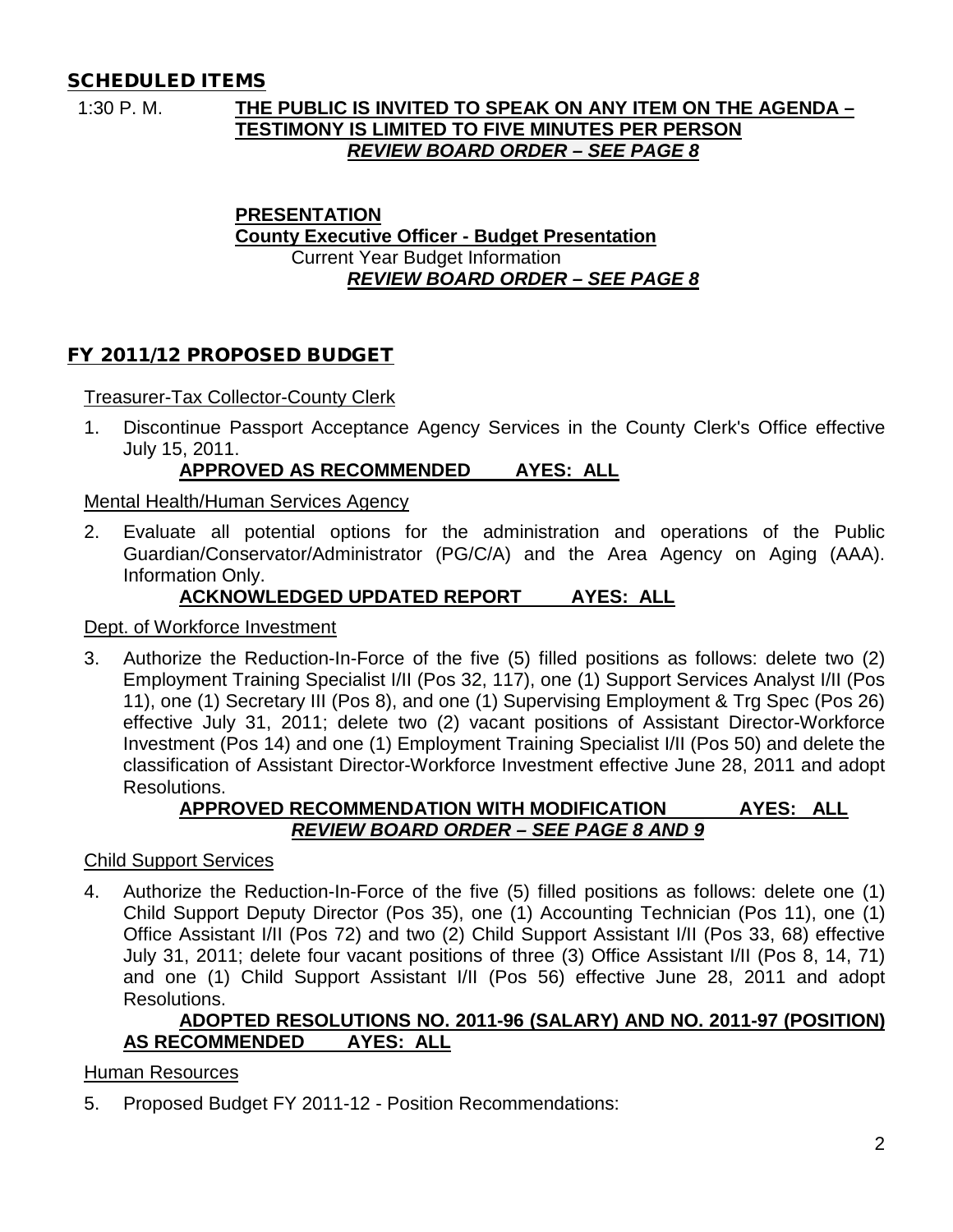*Authorize the Reduction-In-Force of the seventeen (17) filled positions as follows effective July 31, 2011:* 

Revenue & Reimbursement - BU 11100: delete two (2) Collections Clerk I/II/III (Pos 8, 22) and one (1) Revenue & Reimbursement Offcr (Pos 1);

Assessor/Recorder - BU 11200/28000: BU 11200, delete two (2) Supervising Appraiser (Pos 22, 54) and BU 28000, delete one Recorder Clerk I/II/III (Pos 13);

Dept of Admin Serv/Info Systems - BU 11500/75600: BU 11505, delete one (1) Supervising Janitor (Pos 29) and BU 75601, one (1) Programmer Analyst I/II (Pos 33), one (1) Computer Support Assistant I/II (Pos 44), and one (1) Data Base Administrator (Pos 46);

Human Resources - BU 13000: delete one (1) Support Services Assistant-Conf (Pos 14);

Commerce, Aviation & Economic Development - BU 18200: delete one (1) Asst Dir Comm., Aviation & Econ Dev (Pos 17);

Public Works - BU 19900: delete one (1) Staff Services Analyst I/II (Pos 24);

Ag. Commissioner-Animal Control - BU 28700: delete one (1) Animal Control Dispatcher (Pos 15) and one (1) Account Clerk III (Pos 8);

Human Services Agency - BU 50000: BU 50054, delete one (1) Veterans Claim Representative I/II (Pos 464);

Cooperative Extension - BU 61000: delete one (1) Office Assistant I/II (Pos 4);

*Delete the following sixteen (16) vacant positions effective June 28, 2011:*

Board of Supervisors - BU 10000: BU 10000, delete two (2) Deputy Board Clerk I/II (Pos 2 and 9), BU 10011, one (1) Administrative Assistant-At Will (Pos 12), BU 10013, one Administrative Assistant-At Will (Pos 14), and BU 10014, one (1) Administrative Assistant-At Will (Pos 13);

Revenue & Reimbursement - BU 11100: delete one (1) Collection Agent I/II/III (Pos 24);

Assessor - BU 11200: delete one (1) Chief of Mapping & Title Services (Pos 43) and one (1) Assessment Clerk I/II (Pos 37);

Human Resources - BU 13000: BU 13001, delete one (1) Human Resources Analyst I/II/III, (Pos 22);

Commerce, Aviation & Economic Development - BU 18200: delete one (1) Marketing/Business Retention Mgr (Pos 10);

Planning & Community Development - BU 28500: delete one (1) Office Assistant I/II (Pos 27);

Agricultural Comm-Animal Control - BU 28700: delete one (1) Animal Control Officer III (Pos 19);

Area Agency on Aging - BU 59000: BU 59007, delete one (1) Senior Services Program Specialist (Pos 2);

Public Works - BU 75500: delete one (1) Fleet Maintenance Supervisor (Pos 3);

Dept of Admin Serv-Info Systems - BU 75600: BU 75601, delete one (1) Automation Systems Analyst I/II (Pos 61) and one (1) Information Systems Manager (Pos 59);

*Make the following additions and changes effective June 20, 2011:* 

Board of Supervisors - BU 10000: add one (1) Office Assistant I/II;

Registrar of Voters/Elections - BU 14000/14200: change one Support Services Analyst I/II (Pos 2) from BU 14200 to BU 14000;

Sealer of Weights & Measures - BU 27200: change one (1) Weights and Measures Inspector I/II/III (Pos 3) from Full Time (FT) to Variable Shift (V/S);

Cooperative Extension - BU 61000: Add one (1) Office Assistant I/II (Variable Shift) and adopt Resolutions.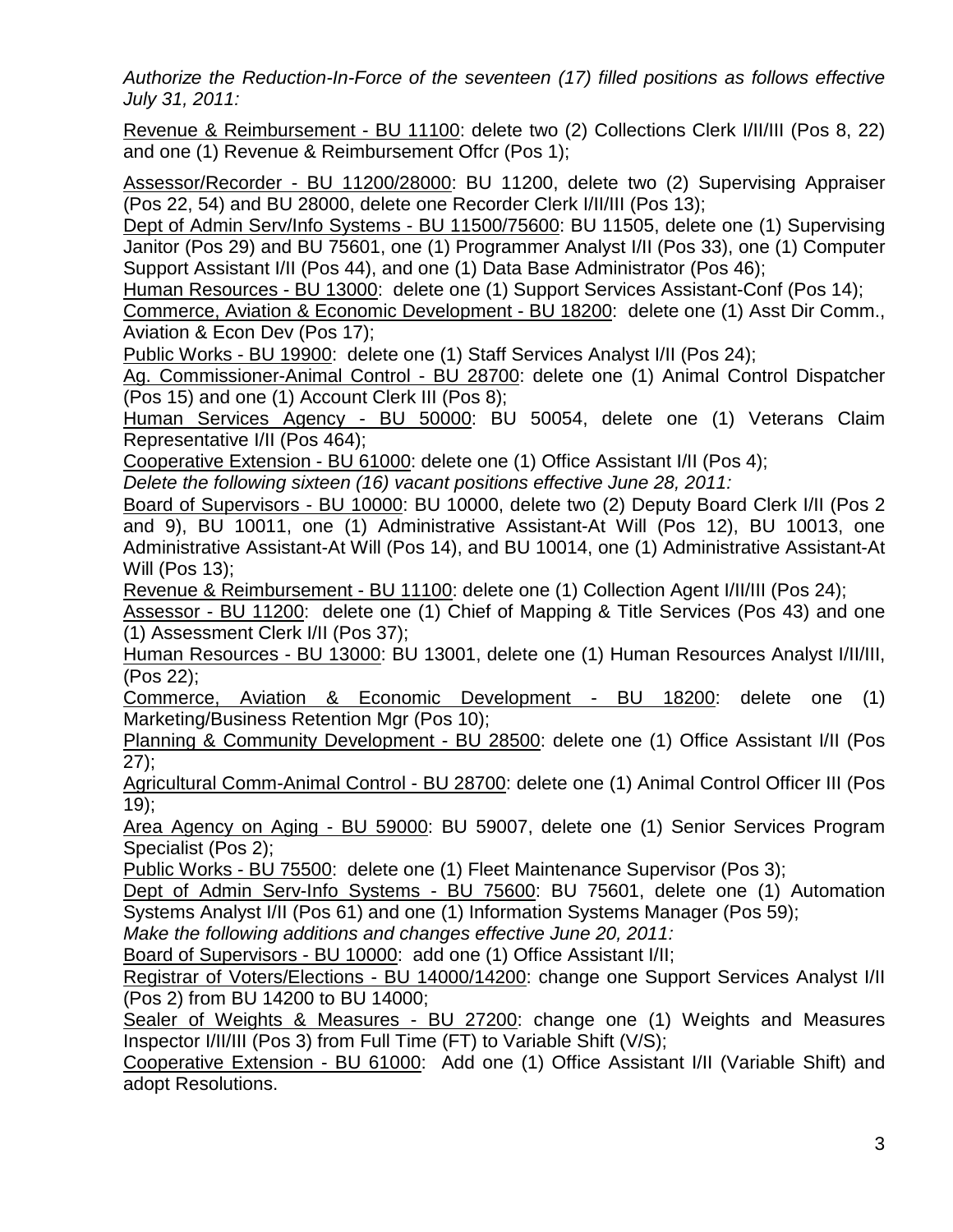## **APPROVED RECOMMENDATION WITH MODIFICATIONS AYES: 1, 2, 3, 4**

## **NOES: 5**

## *REVIEW BOARD ORDER – SEE PAGE 9, 10 AND 11*

#### Public Works

6. Approve the reorganization of Public Works to include the elimination of the Professional Services Division and distribution of staff and services to other functional Divisions; transfer twelve (12) filled positions as follows: From BU 27400 To BU 30000- three (3) Engineering Associate I/II/III (Pos 6, 8, 35), one (1) Supervising Engineer (Pos 23), one (1) Senior Engineering Associate (Pos 27), one (1) Road Permit Clerk (Pos 34), one (1) Project Engineer (Pos 10), and From BU 27400 To BU 19900- one (1) Office Assistant I/II (Pos. 28), one (1) Building Project Specialist (Pos 2), one (1) Deputy County Surveyor (Pos. 5), one (1) County Office Supervisor (Pos 14) and one (1) Supervising Architect (Pos. 22); and transfer two (2) allocations from BU 27400 as follows: Extra Help Project Architect to BU 19900: Extra Help Project Engineer and Extra Help Special Projects Coordinator to BU 30000; delete two allocations of Extra Help Engineering Associate I and Extra Help Student Intern and adopt the Resolution effective June 20, 2011 as part of the reorganization.

## **ADOPTED RESOLUTION NO. 2011-100 AS RECOMMENDED AYES: ALL**

- 7. Approve the elimination of funding for Budget Units 70102 through 70116, all Special Recreation Areas except for 70106-El Nido Recreation for FY 2011-12 and authorize the use of Encumbered Prior-Year Special Recreation Funds for on-going recreation needs. **APPROVED AS RECOMMENDED AYES: ALL**
- 8. Authorize the Reduction-In-Force of two (2) filled positions in Public Works-Parks Division as follows: delete one (1) Park Maintenance Specialist (Pos 15) and one (1) Grounds Maintenance Worker I/II (Pos 22) effective July 31, 2011 and adopt the Resolutions. **APPROVED RECOMMENDATION WITH MODIFICATIONS AYES: ALL** *REVIEW BOARD ORDER – SEE PAGE 11*

## Library

9. Adopt proposed change of hours of operation for the Merced County Libraries as follows: District 1-George Branch, Livingston Branch, Le Grand Branch (Contract with Le Grand High School); District 2-Main Library; District 3-Atwater Library; District 4-Cressey, Gustine, Hilmar Branch, Snelling Branch and Stevinson Branch; District 5-Dos Palos Branch, Los Banos Library, South Dos Palos Branch and Santa Nella Branch; and authorizes the termination of Contract No. 2008186 for the Winton Library due to non-appropriations. **APPROVED RECOMMENDATION WITH MODIFICATIONS TO WINTON LIBRARY**

## **AYES: ALL**

## *REVIEW BOARD ORDER – SEE PAGE 11 AND 12*

## Probation

10. Authorize the Reduction-In-Force of the five (5) filled positions as follows: BU 23404, one (1) Probation Assistant (Pos 76) and BU 23408, three (3) Deputy Probation Officer I/II/III (Pos 24, 52, 98) and one (1) Probation Assistant (Pos 69) effective July 31, 2011; approve discontinuation of the Juvenile Day Reporting Center and decreased services of Adult Day Reporting Center and adopt Resolutions.

## **APPROVED RECOMMENDATION WITH MODIFICATIONS AYES: ALL** *REVIEW BOARD ORDER – SEE PAGE 12 AND 13*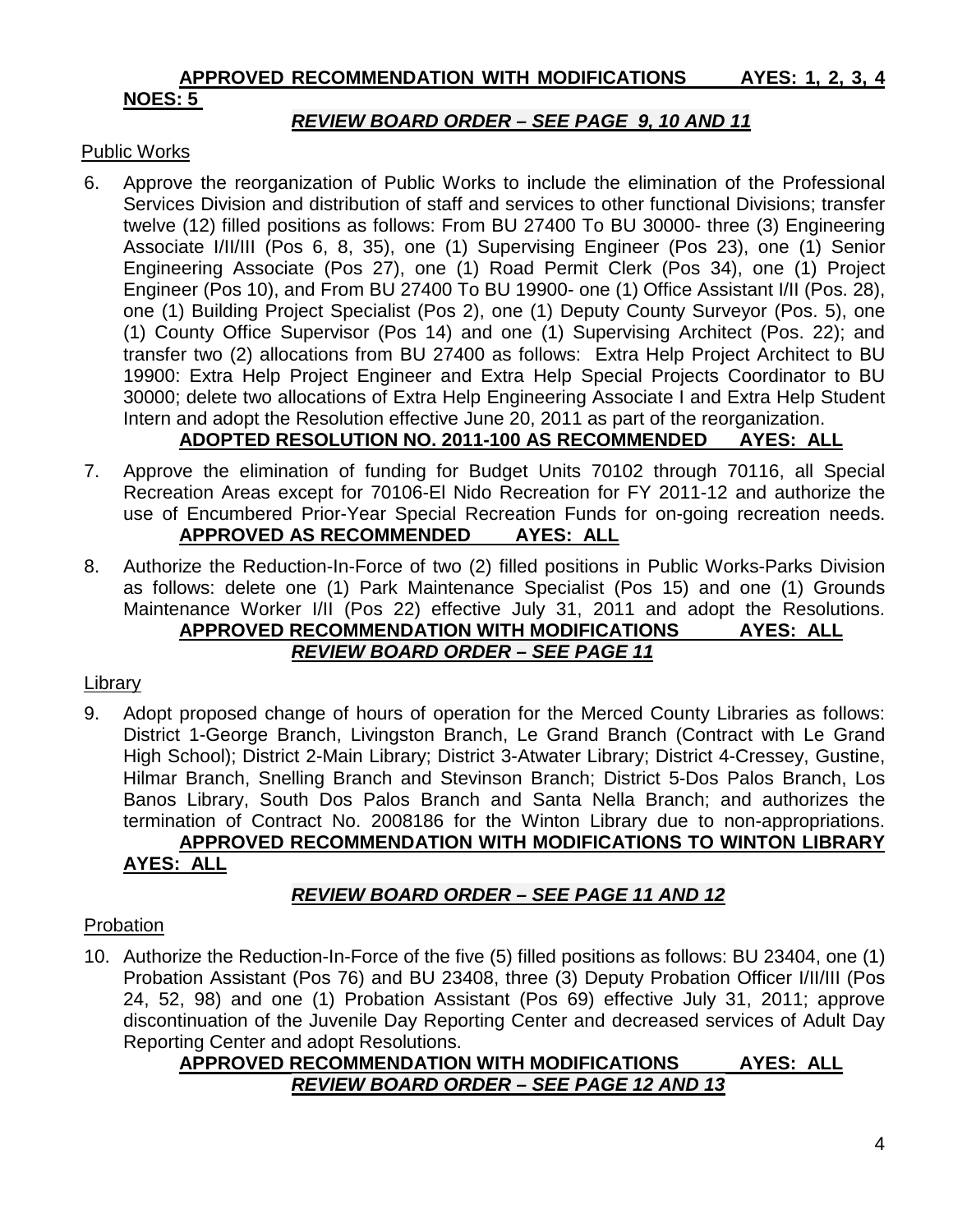11. Authorize the Reduction-In-Force of the five (5) filled positions in Juvenile Hall as follows: delete one (1) Assistant Chief Probation Officer (Pos 78) and four (4) Juvenile Institutions Officer I/II (Pos 9, 12, 68, 71) effective July 31, 2011; delete four (4) vacant positions as follows: two (2) Juvenile Institutions Officer III (Pos. 16, 40), one (1) Security Systems Operator (Pos 47) and one (1) Grounds Maintenance Worker I/II (Pos 79) effective June 28, 2011; authorize the closure of 15 Juvenile Facility Beds and adopt Resolutions.

## **APPROVED AS RECOMMENDED WITH MODIFICATIONS AYES: ALL** *REVIEW BOARD ORDER – SEE PAGE 13, 14 AND 15*

## Public Defender

12. Select one of the following Proposed Actions: PUBLIC DEFENDER REQUESTED ACTION:

The Board delay any Reduction-In-Force until Final Budget to give time to adjust to the loss of Extra Help Attorneys, and to see how caseloads might be affected by reductions in other departments.

## **OR**

## COUNTY EXECUTIVE OFFICE RECOMMENDED ACTION:

Authorize the Reduction-In-Force of four (4) filled positions and delete two (2) Deputy Public Defender I/II/III/IV (Pos 4, 10) and two Legal Process Clerk I/II (Pos 20, 28) effective July 31, 2011 and adopt the Resolutions.

## **APPROVED THE COUNTY EXECUTIVE OFFICE RECOMMENDED ACTION AYES: 1, 2, 3, 5 NOES: 4**

## *REVIEW BOARD ORDER – SEE PAGE 15 AND 16*

**District Attorney** 

13. Select one of the following Proposed Actions:

DISTRICT ATTORNEY REQUESTED ACTION:

Authorize the Reduction-In-Force of the two (2) filled positions and delete one (1) District Attorney Investigator I/II (Pos 89) and one (1) Investigative Assistant (Pos 37) effective July 31, 2011; delete two (2) vacant positions of one (1) Legal Process Clerk I/II (Pos 76) and one (1) Legal Assistant (Pos 64) effective June 28, 2011; change one (1) position from Assist. District Attorney (Pos 9) to Chief Deputy District Attorney to eliminate the Underfill and properly align the position with the classification performing the work as requested effective July 4, 2011 and adopt Resolutions.

**OR**

## COUNTY EXECUTIVE OFFICE RECOMMENDED ACTION:

Authorize the Reduction-In-Force of the two (2) filled positions and delete one (1) District Attorney Investigator I/II (Pos 89) and one (1) Investigative Assistant (Pos 37) effective July 31, 2011; delete five (5) vacant positions of three (3) Deputy District Attorney I/II/III/IV (Pos 2, 15, 29), one (1) Legal Process Clerk I/II (Pos 76) and one (1) Legal Assistant (Pos 64) effective June 28, 2011; change one (1) Assist. District Attorney (Pos 9) position to Chief Deputy District Attorney to eliminate the Underfill and properly align the position with the classification performing the work as requested effective July 4, 2011 and adopt Resolutions.

## **APPROVED COUNTY EXECUTIVE OFFICE RECOMMENDED ACTION AYES: ALL**

## *REVIEW BOARD ORDER – SEE PAGE 16 AND 17*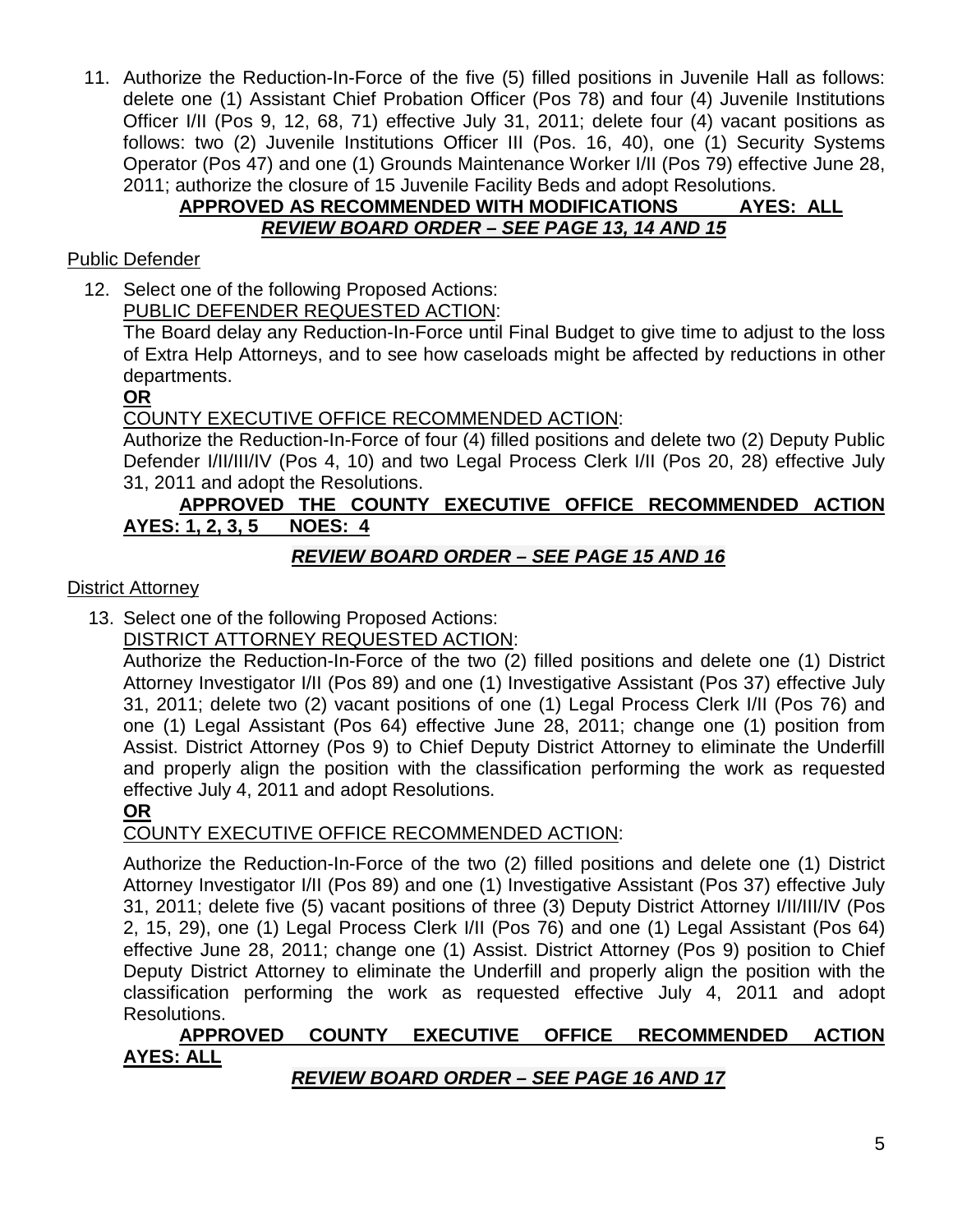## **Sheriff**

14. Select one of the following Proposed Actions - Sheriff Corrections Budget: SHERIFF REQUESTED ACTION:

Authorize the County Executive Officer (CEO) to restore funding to the Sheriff's Correctional Budget, BU 23000 to the FY 2010-11 net County cost level to keep the Main Jail in full operation for FY 2011-12 to protect the citizens of Merced County.

**OR**

## COUNTY EXECUTIVE OFFICE RECOMMENDED ACTION:

Authorize the Reduction-In-Force of the twenty-nine (29) filled positions as follows: delete nineteen (19) Correctional Officer I/II (Pos 3, 8, 11, 15, 42, 44, 45, 51, 57, 62, 82, 83, 120, 123, 130, 134, 137, 141, 144), five (5) Correctional Sergeant/Correctional Senior Sergeant (Pos 2, 35, 117, 138, 143) and five (5) Security Systems Operator (Pos 47, 98, 101, 105, 106) effective July 31, 2011; delete four (4) vacant positions of four (4) Correctional Officer I/II (Pos 36, 50, 78, 110) effective June 28, 2011 and adopt the Resolutions.

## **APPROVED COUNTY EXECUTIVE OFFICE RECOMMENDATION WITH MODIFICATIONS AYES: 1, 2, 3, 4 NOES: 5**

## *REVIEW BOARD ORDER – SEE PAGE 17, 18 AND 19*

15. Select one of the following Proposed Actions - Sheriff Operations Budget: SHERIFF REQUESTED ACTION:

Authorize the County Executive Officer (CEO) to restore funding to the Sheriff's Operations Budget BU 22100 to the FY 2010-11net County cost level to protect the citizens of Merced County.

## **OR**

COUNTY EXECUTIVE OFFICE RECOMMENDED ACTION:

Authorize the Reduction-In-Force of the five (5) filled positions of five (5) Deputy Sheriff/Coroner I/II (Pos 52, 62, 85, 111, 156) effective July 31, 2011; delete four (4) vacant positions as follows: three (3) Deputy Sheriff/Coroner I/II (Pos 20, 51, 140) and one (1) Sheriff Sergeant/Sheriff Senior Sergeant (Pos 11) and adopt the Resolutions.

#### **APPROVED COUNTY EXECUTIVE OFFICE RECOMMENDATION WITH MODIFICATIONS AYES: 1, 2, 3, 5 NOES: 4** *REVIEW BOARD ORDER – SEE PAGE 19*

16. Select one of the following Proposed Actions - Sheriff Coroners Budget: SHERIFF REQUESTED ACTION:

Authorize the County Executive Officer (CEO) to restore funding to the Sheriff Coroner Budget, BU 28100 to the FY 2010-11 net County cost level.

**OR**

COUNTY EXECUTIVE OFFICE RECOMMENDED ACTION:

#### Delete one (1) vacant Sheriff Community Service Tech I/II (Pos 5) and adopt Resolutions. **APPROVED COUNTY EXECUTIVE OFFICE RECOMMENDATION AND ADOPTED RESOLUTION NO. 2011-109 AYES: ALL**

## County Executive Office

17. Take the following actions on the FY 2011/12 Proposed Budget: (1) Adopt the Proposed Budget for FY 2011/12 as an Operating Budget until the Board adopts a Final Budget;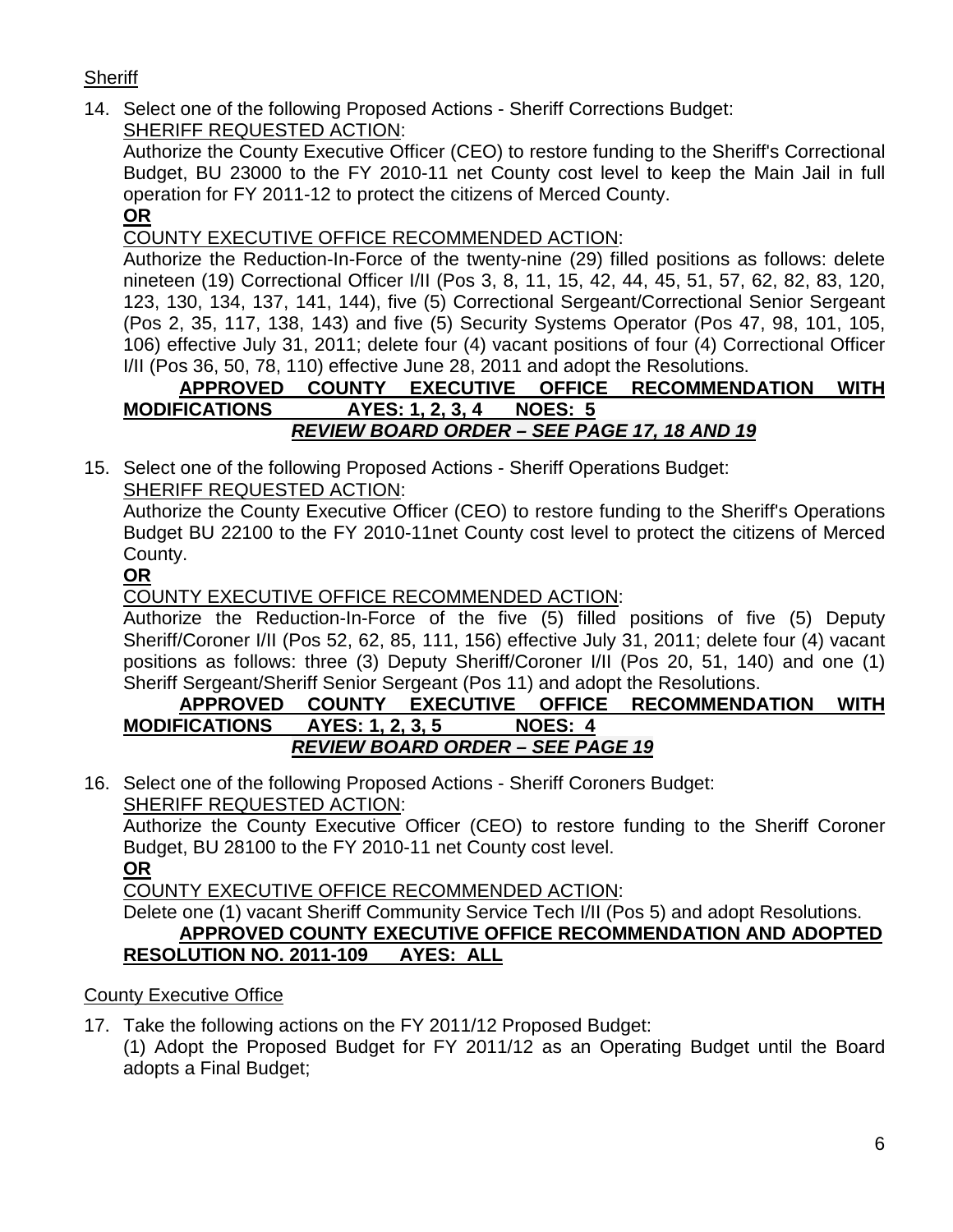(2) Direct that no expenditures be made for any item requiring policy direction, except approve the following listed capital asset at the sub-object level as appropriated in the FY 2011/12 Proposed Budget:

- a) Budget Unit 17000 Acct 87091 Main Library Elevator Jack Assembly,
- b) Budget Unit 17000 Acct 87092 SDP Library Handicap Ramp Replacement,
- c) Budget Unit 17700 Acct 87010 EOC,
- d) Budget Unit 25000 Acct 83624 Station 81 Roof,
- e) Budget Unit 25000 Acct 83625 Station 81 Repair.

(3) Direct that no Out-of-County Overnight or Out-of-State Travel takes place unless authorized by the County Executive Officer, or designee, and authorize the County Executive Officer, or designee, to approve Out-of-State Travel submitted between Proposed and Final Budget.

(4) Request the Clerk of the Board make available copies of the FY 2011/12 Proposed Budget to all interested people and advertise the Final Budget Hearings to commence on August 23, 2011 at 1:30 p.m.;

(5) Schedule the Public Hearing on Proposition 4 Appropriation Limit on August 23, 2011 at 1:30 p.m.

#### **APPROVED AS RECOMMENDED AYES: ALL**

#### **THE MEETING IS ADJOURNED UNTIL TUESDAY, JULY 12, 2011 AT 10:00 A.M.**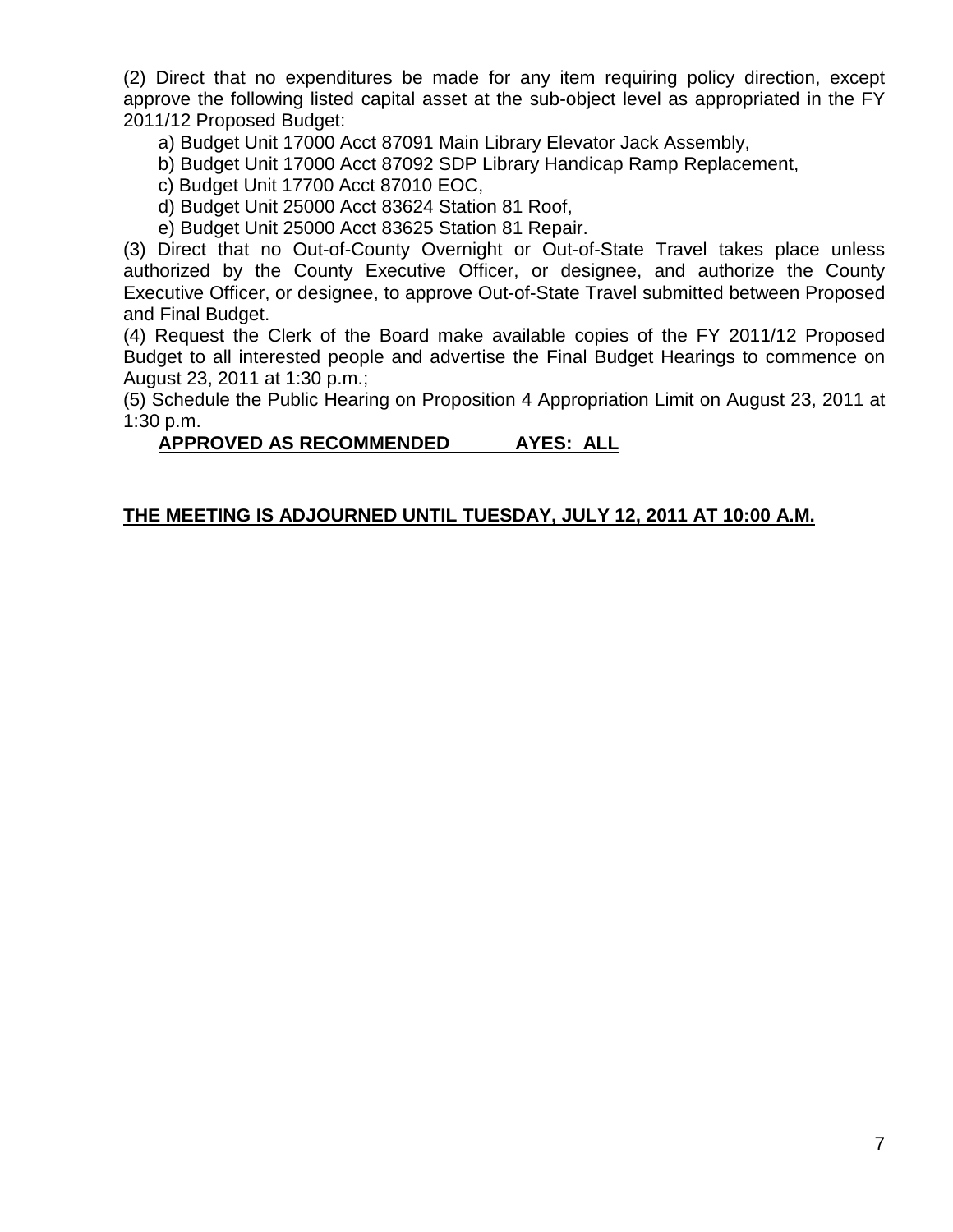#### **BOARD ORDERS – SUMMARY ACTION MINUTES – JUNE 28, 2011 PROPOSED BUDGET**

#### **1:30 P.M. SCHEDULED ITEM 2011-06-28 PUBLIC OPPORTUNITY**

The Chairman calls for Public Opportunity and asks if there is anyone that wishes to speak.

The following speak relative to the Winton Library:

County Librarian Jacque Miriam provides a brief update;

Teresa Miller, Winton resident, speaks in support and provides an update; Tatian St. John, Winton Library volunteer, speaks in support; Rosemary Smith, Winton resident, speaks in support.

The following speak relative to the County Negotiations and layoffs:

Sharyl Elgin, county employee; Alicia Ponder states she was part of the 2009 Reduction-In-Force process and Mary Watters, county employee.

Present: Pedrozo, Walsh, Davis, Kelsey, O'Banion

#### **1:30 P.M. SCHEDULED ITEM**

## **2011-06-28 FY 2011/2012 PROPOSED BUDGET**

Deputy County Executive Officer Scott DeMoss reviews the FY 2011/2012 Proposed Budget powerpoint on the following categories: Available Fund Balance-After Reserves, Local Revenue-Annual Revenue Trend, Local Resources, Financing Requirements, Budget Overview, Budget Summary, Ongoing vs. One-Time Expenditures, Reserves, General Fund Contingency, County of Merced-Services Breakdown, Net County Costs, Service Areas (General Fund), Positions Recommended for Deletion-Service Area and Departments, and VLF Extension.

Assistant County Executive Officer James Brown continues with the powerpoint presentation with an overview of Questions received during the FY 2011/2012 Proposed Budget Study Session held on June 24, 2011 regarding Capital Projects Funded from Tobacco Securitization, Co-Operative Extension, Animal Control, Winton Library, Main Jail and Safety Staffing and Prior Reduction in Force. Mr. Brown also reviews County Wide vs. General Fund Position, Positions by Service Area (General Fund), Public Safety/Justice vs. other General Fund Positions and Prior Reduction in Force positions.

County Executive Officer Larry Combs reviews and comments on recommendations before the Board.

Present: Pedrozo, Walsh, Davis, Kelsey, O'Banion

#### **CONSENT ITEM NO. 3 2011-06-28 BUDGET – DEPT. OF WORKFORCE INVESTMENT**

The Clerk announces the Dept. of Workforce Investment Proposed Budget is before the Board for consideration.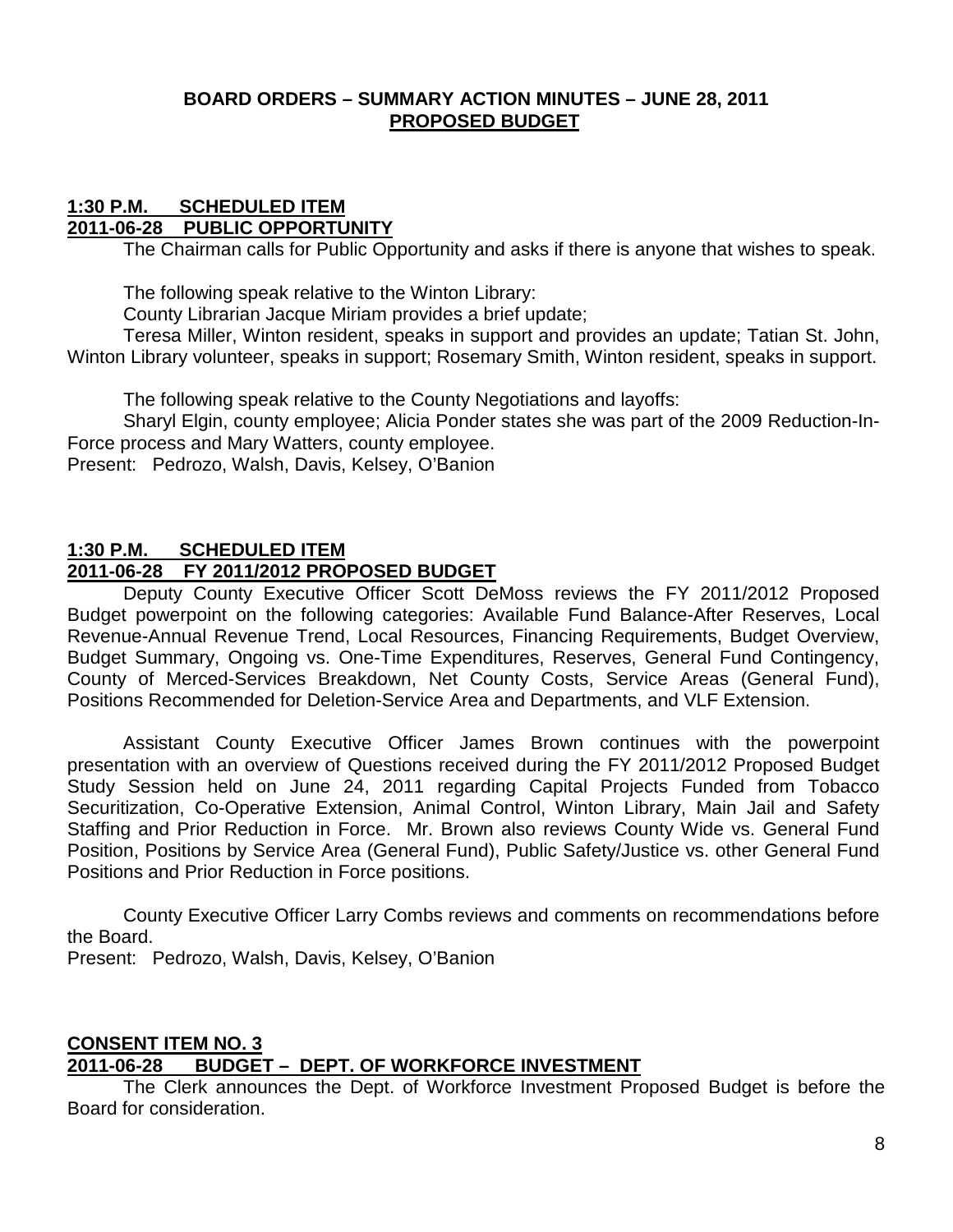County Executive Officer Larry Combs reviews the staff report and states Workforce Investment has been notified of its successful application funding award in the amount of \$950,000 from the WIA Governor's Dislocated Worker Additional Assistance Grant and upon receipt of said funds, three positions will be reinstated.

Supervisor O'Banion moves, seconded by Supervisor Davis, the Board authorize the Reduction-In-Force of five (5) filled positions: two (2) Employment Training Specialist I/II (Pos 32, 117), one (1) Support Services Analyst I/II (Pos 11), one (1) Secretary III (Pos 8), and one (1) Supervising Employment & Trg Spec (Pos 26) effective July 31, 2011; delete two (2) vacant positions: Assistant Director-Workforce Investment (Pos 14) and one (1) Employment Training Specialist I/II (Pos 50) and delete the classification of Assistant Director-Workforce Investment effective June 28, 2011 with the understanding that upon receipt of the Grant Award, Executive Office will return to the Board to reinstate three positions and adopts Resolutions No. 2011-94 (Salary) and No. 2011-95 (Position).

Supervisor Davis requests clarification on the proposed action questioning if the intent is to come back when funds are received and then the Reduction-In-Force will be modified from 5 to 2.

 Mr. Combs confirms that is correct stating there will be similar statements throughout this hearing and any action that needs to be modified will be coming back to the Board to the meetings in July since all Reduction-In-Forces are effective in July.

The Chairman calls for a Vote on the Motion. Motion carries. Ayes: Pedrozo, Walsh, Davis, Kelsey, O'Banion

## **CONSENT ITEM NO. 5 2011-06-28 BUDGET – HUMAN RESOURCES**

The Clerk announces the Proposed Budget Human Resources recommendations are before the Board for consideration and additional modifications will be presented by Staff.

Human Resources Director Robert Morris appears before the Board and reviews recommended positions to be deleted which are necessary for the County to achieve a balanced budget. He reviews each recommendation and states there is a modification to delete the "Public Works–BU 75500, Fleet Maintenance Supervisor" line item from this recommendation and the matter will come back to the Board.

Supervisor Walsh questions the Veterans Claim Representative position elimination and the services it currently provides.

Supervisor O'Banion states concerns with the Cooperative Extension position being converted from Full-time to Variable-shift advising this is a Youth Program that Merced County has in which we reach many youth.

Following further discussion, Supervisor Kelsey moves, seconded by Supervisor Davis, the Board authorize the recommended Reduction-In-Force and deletes the 17 (seventeen) filled positions effective July 31, 2011 as listed;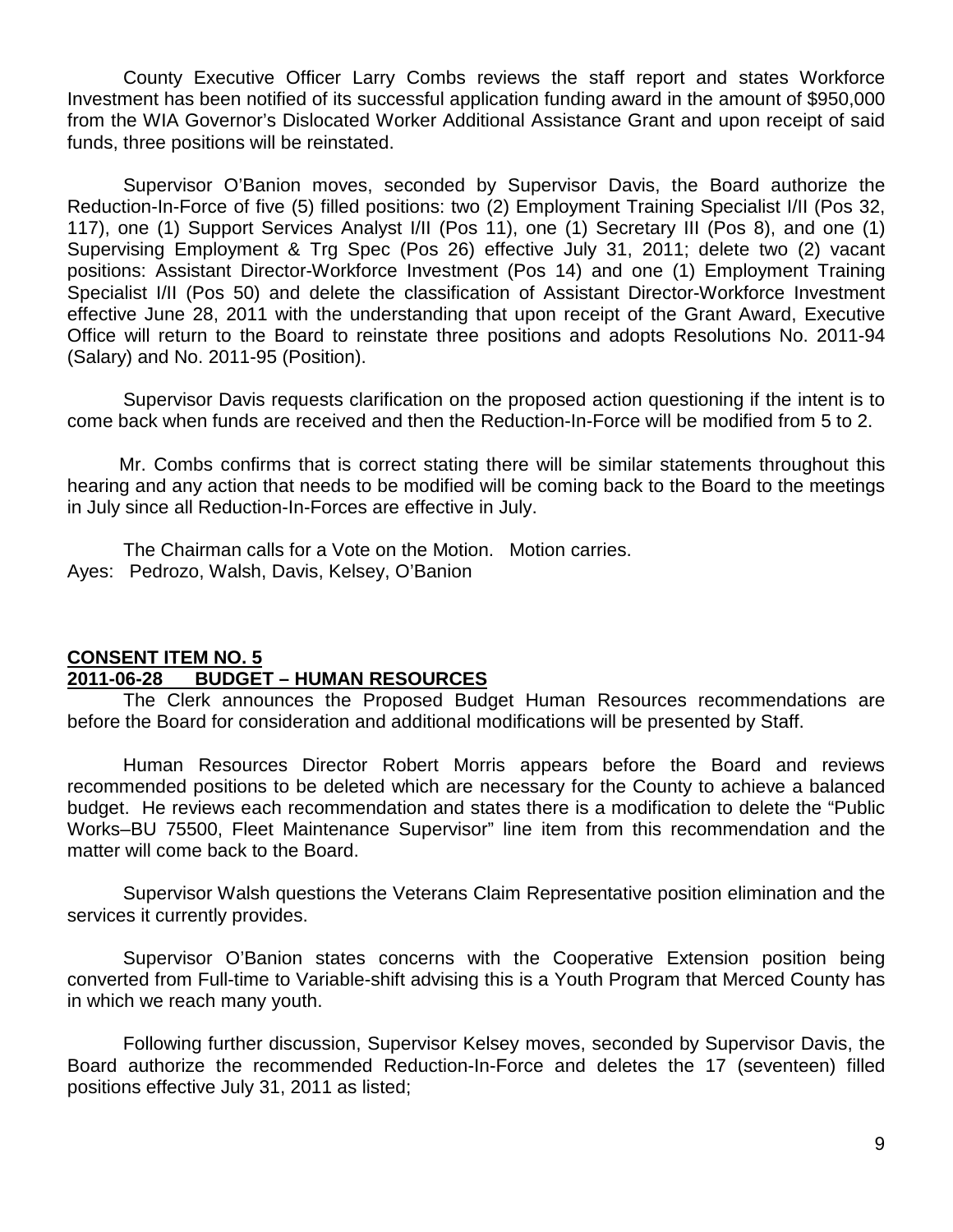Revenue & Reimbursement - BU 11100: delete two (2) Collections Clerk I/II/III (Pos 8, 22) and one (1) Revenue & Reimbursement Offcr (Pos 1);

Assessor/Recorder - BU 11200/28000: BU 11200, delete two (2) Supervising Appraiser (Pos 22, 54) and BU 28000, one Recorder Clerk I/II/III (Pos 13);

Dept of Admin Serv/Info Systems - BU 11500/75600: BU 11505, delete one (1) Supervising Janitor (Pos 29) and BU 75601, one (1) Programmer Analyst I/II (Pos 33), one (1) Computer Support Assistant I/II (Pos 44), and one (1) Data Base Administrator (Pos 46);

Human Resources - BU 13000: delete one (1) Support Services Assistant-Conf (Pos 14);

Commerce, Aviation & Economic Development - BU 18200: delete one (1) Asst Dir Comm, Aviation & Econ Dev (Pos 17);

Public Works - BU 19900: delete one (1) Staff Services Analyst I/II (Pos 24);

Ag. Commissioner-Animal Control - BU 28700: delete one (1) Animal Control Dispatcher (Pos 15) and one (1) Account Clerk III (Pos 8);

Human Services Agency - BU 50000: BU 50054, delete one (1) Veterans Claim Representative I/II (Pos 464);

Cooperative Extension - BU 61000: delete one (1) Office Assistant III (Pos 4);

Deletes the 16 (sixteen) vacant positions except withdraws "Public Works-BU 75500, Fleet Maintenance Supervisor" line item, changing the total to 15 vacant positions effective June 28, 2011 as follows:

Board of Supervisors - BU 10000: BU 10000, delete two (2) Deputy Board Clerk I/II (Pos 2 and 9), BU 10011, one (1) Administrative Assistant-At Will (Pos 12), BU 10013, one Administrative Assistant-At Will (Pos 14), and BU 10014, one (1) Administrative Assistant-At Will (Pos 13);

Revenue & Reimbursement - BU 11100: delete one (1) Collection Agent I/II/III (Pos 24);

Assessor - BU 11200: delete one (1) Chief of Mapping & Title Services (Pos 43) and one (1) Assessment Clerk I/II (Pos 37);

Human Resources - BU 13000: BU 13001, delete one (1) Human Resources Analyst I/II/III, (Pos 22);

Commerce, Aviation & Economic Development - BU 18200: delete one (1) Marketing/Business Retention Mgr (Pos 10);

Planning & Community Development - BU 28500: delete one (1) Office Assistant I/II (Pos 27);

Agricultural Comm-Animal Control - BU 28700: delete one (1) Animal Control Officer III (Pos 19);

Area Agency on Aging - BU 59000: BU 59007, delete one (1) Senior Services Program Specialist (Pos 2);

Dept of Admin. Serv-Info Systems - BU 75600: BU 75601, delete one (1) Automation Systems Analyst I/II (Pos 61) and one (1) Information Systems Manager (Pos 59);

Approves the additions and changes recommended and adds the Cooperative Extension Variable Shift position to Full Time funding in the amount of \$27-\$30,000 or \$33,000 effective June 20, 2011 as follows:

Board of Supervisors - BU 10000: add one (1) Office Assistant I/II;

Registrar of Voters/Elections - BU 14000/14200: change one Support Services Analyst I/II (Pos 2) from BU 14200 to BU 14000;

Sealer of Weights & Measures - BU 27200: change one (1) Weights and Measures Inspector I/II/III (Pos 3) from Full Time (FT) to Variable Shift (V/S);

Cooperative Extension - BU 61000: Add one (1) Office Assistant I/II

and adopt Resolutions No. 2011-98 (Salary) and 2011-99 (Position).

The Chairman calls for a Vote on the Motion.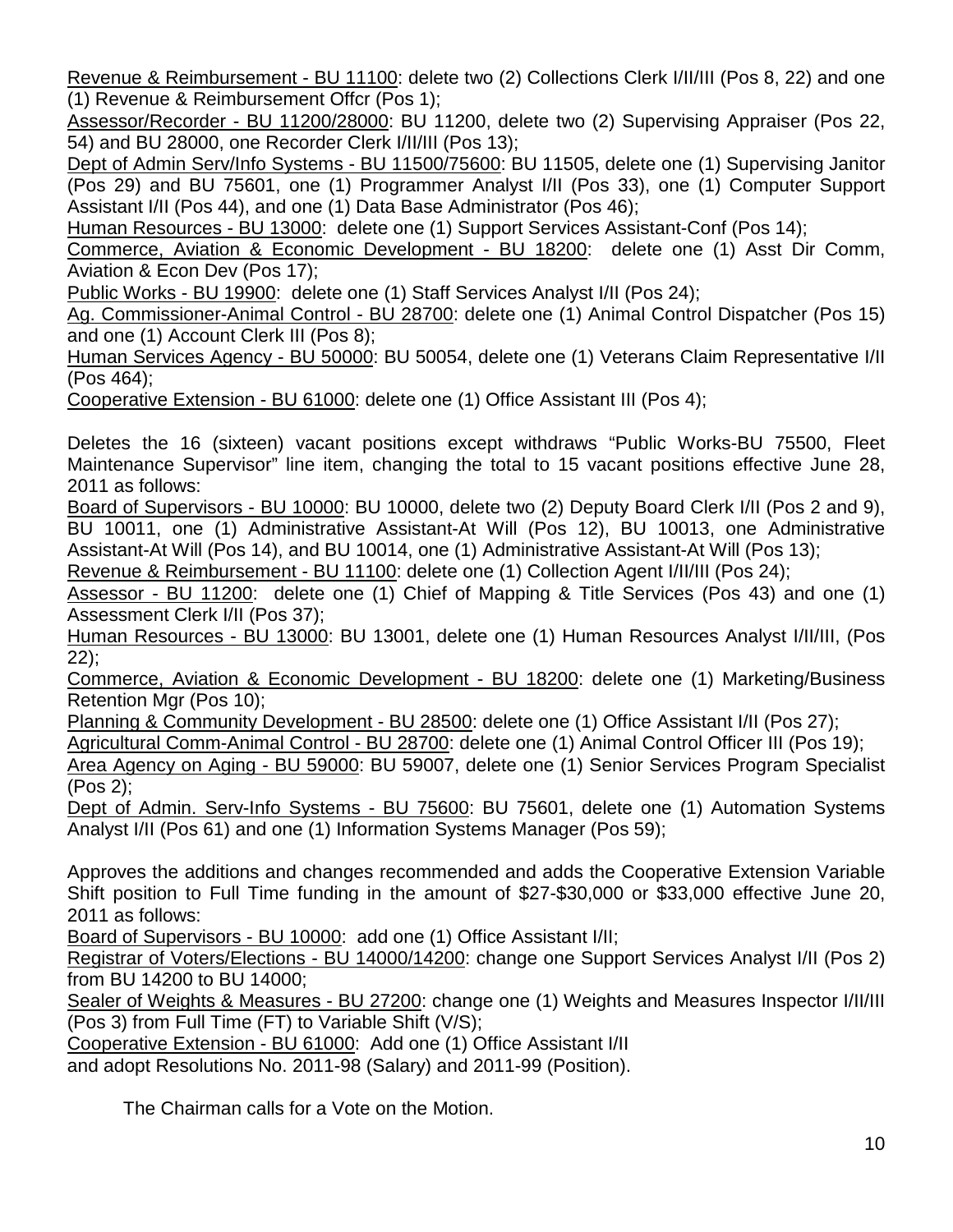Supervisor O'Banion votes "no". Motion carries. Ayes: Pedrozo, Walsh, Davis, Kelsey Noes: O'Banion

#### **CONSENT ITEM NO. 8 2011-06-28 BUDGET – PUBLIC WORKS**

The Clerk announces the Public Works-Parks Budget is before the Board for consideration.

Supervisor Kelsey states her concerns and reservations about the parks upkeep in the County and suggests reduction of the positions by one person instead of two.

Public Works Director Paul Fillebrown responds stating the schedules of vacation, sick usage and other factors also need to be considered and suggest the more expensive of the 2 positions be eliminated which would keep the Grounds Maintenance worker position.

Supervisor Kelsey moves, to approve the Reduction-In-Force with the Grounds Maintenance Worker position to be retained with full funding.

Supervisor O'Banion requests the Board delay the entire matter and more information be provided to determine if we need to eliminate 1 or 2 of the positions.

County Executive Officer Larry Combs recommends the Board approve the recommendation and come back within the month to provide an analysis.

Supervisor Kelsey states she will withdraw the Motion.

Following discussion and upon motion of Supervisor Kelsey, seconded by Supervisor O'Banion, duly carried, the Board approves the recommendation and authorizes the Reduction-In-Force of two (2) filled positions in Public Works-Parks Division as follows: delete one (1) Park Maintenance Specialist (Pos 15) and one (1) Grounds Maintenance Worker I/II (Pos 22) with more information to come back to the Board on an analysis of the positions on July 12 or 28, 2011 for further discussion and before the effective date of July 31, 2011, and adopts Resolution No. 2011- 101.

Ayes: Pedrozo, Walsh, Davis, Kelsey, O'Banion

## **CONSENT ITEM NO. 9 2011-06-28 BUDGET – LIBRARY**

The Clerk advises the Merced County Library Budget is before the Board for consideration.

Supervisor Kelsey requests information on how the determination was made for the reduction in library hours for the Hilmar Library that are now cut in half.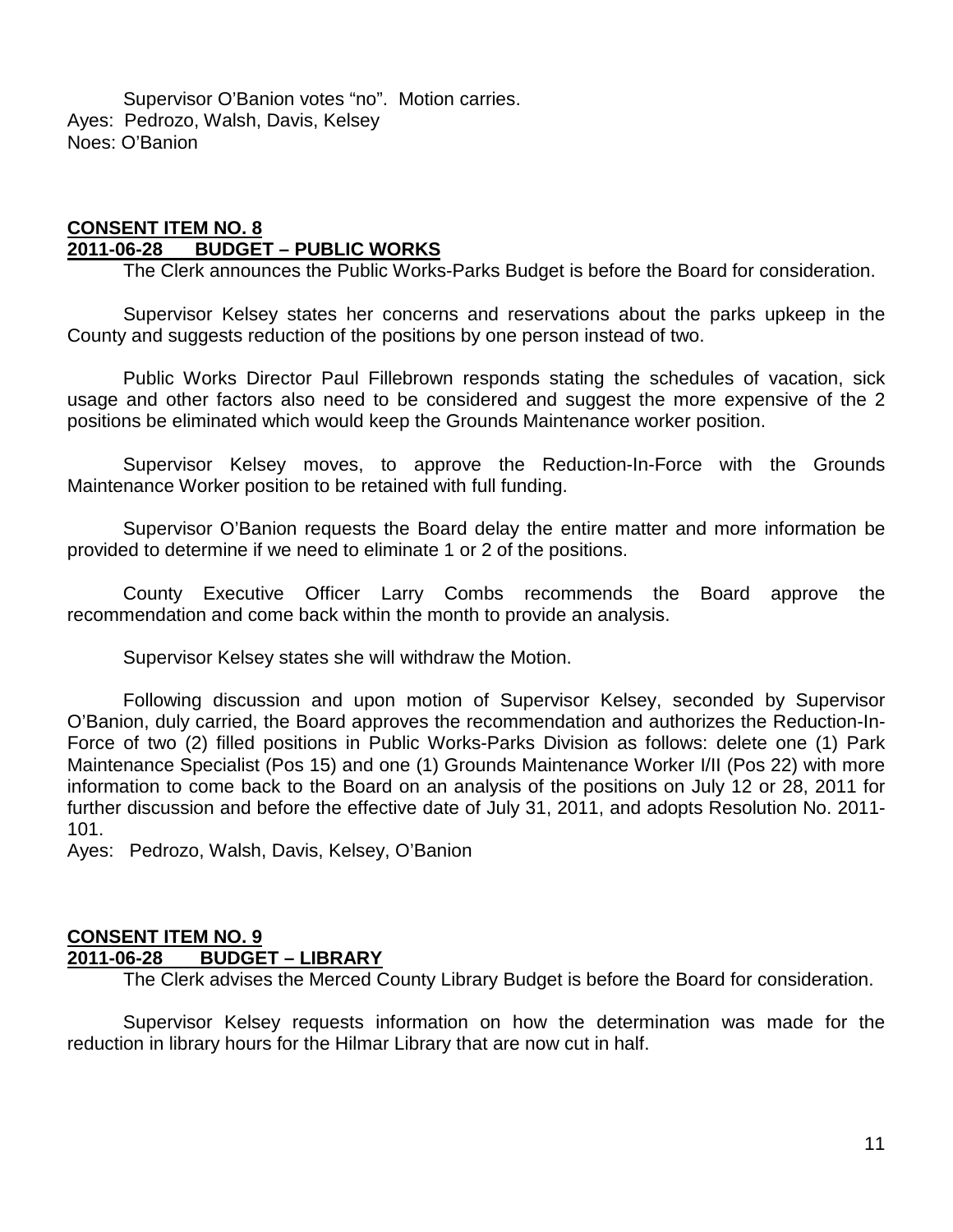County Librarian Jacque Meriam appears before the Board and states in order to meet the Executive Office proposed reductions, the library is requesting a reduction in library hours and reviews the proposed new library hours.

Following discussion, County Executive Officer Larry Combs suggests this be adopted as submitted but direct the CEO to work with the Librarian and agencies for a new building for Winton Library and funding to support the building and the funding to support the Winton Library to be opened at a minimum of 10 hours per week.

County Counsel Fincher states for clarification on the record, the existing contract will be terminated and will have to be negotiated on a month to month agreement at the Winton Library existing location and then this will come back to the Board for approval.

Upon motion of Supervisor Kelsey, seconded by Supervisor O'Banion, duly carried, the Board adopts the proposed change of hours of operation for the Merced County Libraries as follows: District 1-George Branch, Livingston Branch, Le Grand Branch (Contract with Le Grand High School); District 2-Main Library; District 3-Atwater Library; District 4-Cressey, Gustine, Hilmar Branch, Snelling Branch and Stevinson Branch; District 5-Dos Palos Branch, Los Banos Library, South Dos Palos Branch and Santa Nella Branch; and directs the Executive Officer to work with the County Librarian to acquire a new building for the Winton Library and funding to support the building to be opened at a minimum of 10 hours per week and authorizes termination of the existing Contract for the Winton Library to be re-negotiated on a month-to-month term at the existing location to come back to the Board for discussion and approval as soon as possible. Ayes: Pedrozo, Walsh, Davis, Kelsey, O'Banion

The Board recesses at 3:00 pm and reconvenes at 3:15 p.m. with all members present.

## **CONSENT ITEM NO. 10 2011-06-28 BUDGET – PROBATION**

The Clerk advises the Probation Proposed Budget is before the Board for consideration.

Following discussion on potential funding at the state level and the current mandates before the departments, County Executive Officer Larry Combs recommends the Board accept the recommendations as submitted and allow staff to proceed and come back to the Board in July, prior to the effective date of the layoffs with necessary funding changes.

Supervisor O'Banion moves, seconded by Supervisor Walsh, the Board authorize the Reduction-In-Force of the five (5) filled positions and deletes one (1) Probation Assistant (Pos 76)- BU 23404 and three (3) Deputy Probation Officer I/II/III (Pos 24, 52, 98) and one (1) Probation Assistant (Pos 69)-BU 23406 effective July 31, 2011; approves discontinuation of the Juvenile Day Reporting Center and decreased services of Adult Day Reporting Center and adopts Resolution No. 2011-102.

Discussion is had on possible release of offenders into the communities, AB 109 Phase-in Process and Funding and the potential lack of probation officers for the communities.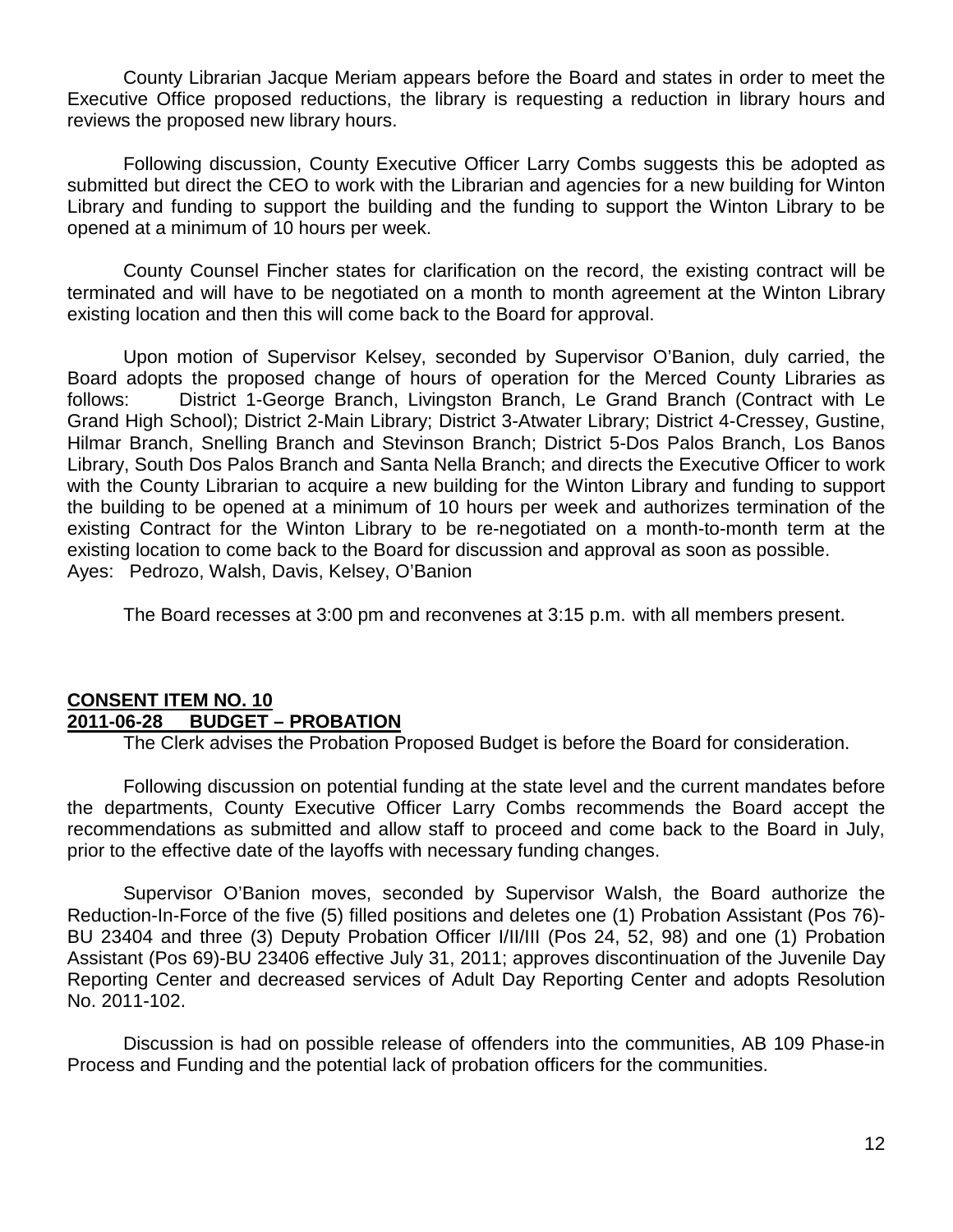Following further discussion, Supervisor O'Banion amends the Motion, seconded by Supervisor Walsh, to include the clarification that a Study Session will be held on July 12, 2011, and the impacts will be discussed with all affected departments including Probation, Public Defender, Sheriff and District Attorney, and that specific recommendations will be brought forward and will be discussed prior to July 31, 2011 so that we do not lay off people that don't need to be or have to be.

The Chairman calls for a Vote on the Motion with Amendment. Motion carries. Ayes: Pedrozo, Walsh, Davis, Kelsey, O'Banion

Mr. Combs clarifies there is not a release of prisoners into our county that is affected by AB 109. He states AB 109 is a phased-in process and an individual that is convicted of a crime that would go to prison as of October 1, 2011 would go into this program and a gradual build up with a caseload of 210 people will be phased-in over 2-3 years. Present: Pedrozo, Walsh, Davis, Kelsey, O'Banion

#### **CONSENT ITEM NO. 11 2011-06-28 BUDGET – PROBATION**

The Clerk announces the Probation-Juvenile Hall Proposed Budget is before the Board for consideration.

Upon motion of Supervisor Kelsey, seconded by Supervisor Walsh, duly carried, the Board approves the County Executive Office Recommendations and authorizes the Reduction-In-Force of the five (5) filled positions in Juvenile Hall and deletes one (1) Assistant Chief Probation Officer (Pos 78) and four (4) Juvenile Institutions Officer I/II (Pos 9, 12, 68, 71), BU 2330 effective July 31, 2011; deletes four (4) vacant positions of two (2) Juvenile Institutions Officer III (Pos. 16, 40), one (1) Security Systems Operator (Pos 47) and one (1) Grounds Maintenance Worker I/II (Pos 79) effective June 28, 2011; approves the closure of 15 Juvenile Facility Beds and adopt Resolution No. 2011-103.

Ayes: Pedrozo, Walsh, Davis, Kelsey, O'Banion

#### \*\*\*\*\*\*\*\*\*\*\*\*\*\*\*\*\*\*\*\*

Later the in the day, County Executive Officer Larry Combs states a request has been received from AFSCME relative to Extra Help being retained at Juvenile Hall.

Chief Probation Officer Scott Ball appears stating he would support the opportunity to have extra help available particularly with Staff limits during the  $4<sup>th</sup>$  of July holiday.

Supervisor O'Banion moves, seconded by Supervisor Walsh, the Board authorize reconsideration of action taken by the Board on Agenda Item #11 relative to Juvenile Hall.

The Chairman calls for a Vote on the Motion.

Supervisor Davis votes "no". Motion carries. Ayes: Pedrozo, Walsh, Kelsey, O'Banion Noes: Davis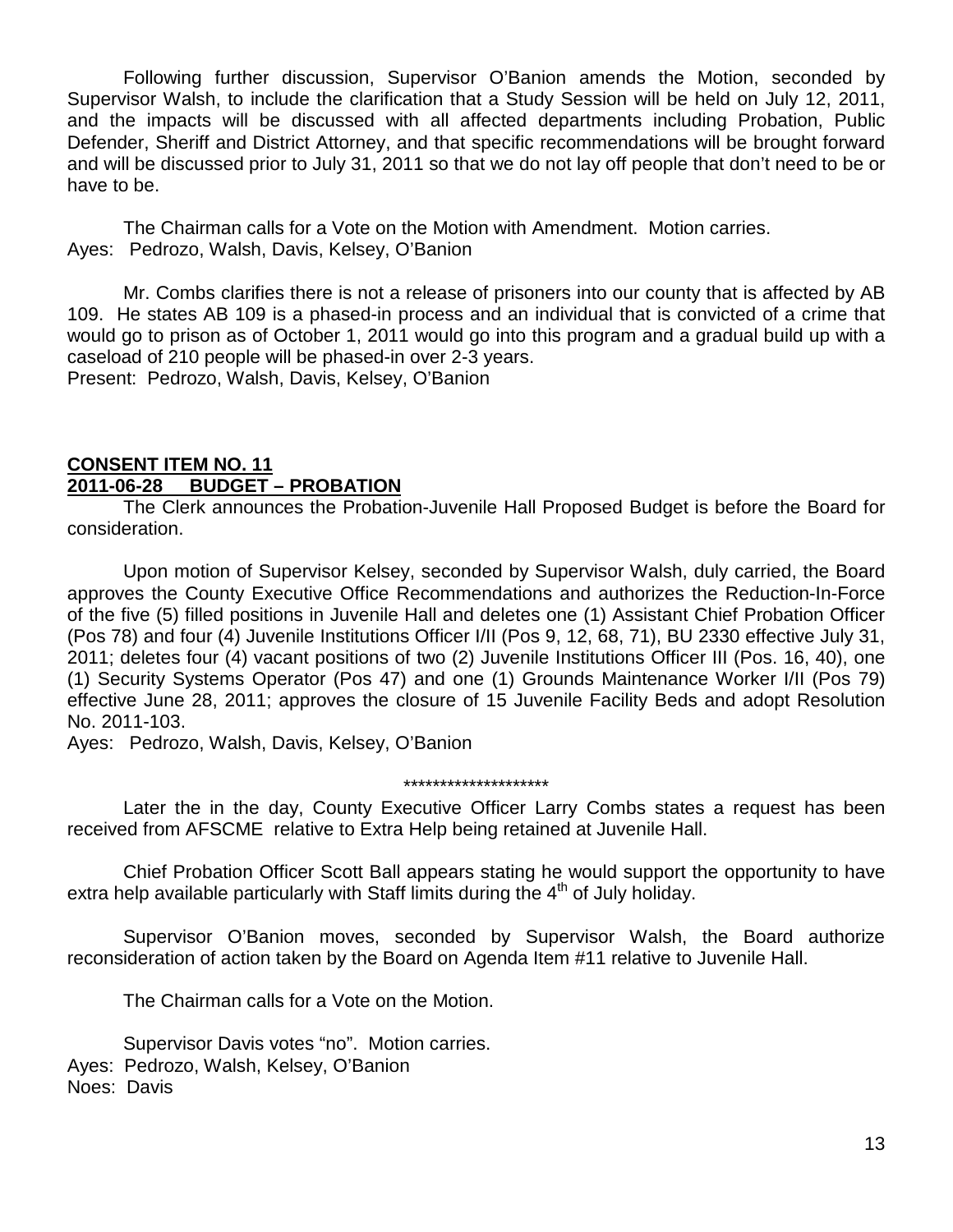Supervisor Kelsey requests the Board reconsider Action Item #12 and #13 also. The Chairman states Action Item #11 will be finalized first and then we can consider other agenda items.

Supervisor Walsh moves, seconded by Supervisor O'Banion, the Board approve the CEO Recommendations and authorizes the Reduction-In-Force (RIF) of the five (5) filled positions in Juvenile Hall and deletes one (1) Assistant Chief Probation Officer (Pos 78) and four (4) Juvenile Institutions Officer I/II (Pos 9, 12, 68, 71), BU 2330 with the effective date of the Reduction-In-Force Notice to be July 13, 2011 and the effective date of the RIF on July 31, 2011; deletes four (4) vacant positions of two (2) Juvenile Institutions Officer III (Pos. 16, 40), one (1) Security Systems Operator (Pos 47) and one (1) Grounds Maintenance Worker I/II (Pos 79) effective June 28, 2011; approves the closure of 15 Juvenile Facility Beds and adopt Resolution No. 2011-103.

Human Services Agency Director Ana Pagan states depending on what action is taken will determine whether there is enough time to absorb any of the Reduction-In-Force Positions and if the date is moved, then there will not be proper notice and Merit System will not allow Human Services Agency to take anyone on.

Mr. Combs responds stating that affects a number of positions, including Ms. Pagan's department, that are vacant in the county and Ms. Pagan will interview people that are going to be laid off in other departments. Mr. Combs advises he believes the employees affected by these motions will not be the ones who will be considered by her department but may be wrong with respect to the Juvenile Hall positions. Because the Merit System requires the employees to have actually been given the Notice of the Layoff and while most of the positions in the county would be eligible, the few affected by these motions would not be.

Kristy Waskiewicz, AFCSME Local 2703 and for the employees in those Units represented, states in the past layoffs- we have done specific waivers of the extra help provisions and we can still vote our members on whether they are willing to waive the extra help requirements for the juvenile institutions for this without changing the effective date of the layoff which will not impact their ability. She further states basically they can still be served their layoff notices, still have the ability to compete for their jobs and we can still do a Side Letter and they do not want the Reduction-In-Force date changed.

Mr. Combs asks Ms. Waskiewicz point of clarification, does the union not want the Board to pass the motion.

AFSCME Representative Ms. Waskiewicz states what is wanted is the ability to waive the extra help provisions if that is what the membership votes for without impacting their ability to compete for other jobs and it can be done without changing the effective date to July 13. She further states what the members need and the departments need is the ability to have a Side Letter waiving the Extra Help Exclusion.

Assistant County Executive Officer (CEO) Jim Brown states in order to provide the most opportunity for the employees, Ms. Waskiewicz is recommending the Board stay with the original action and what is taking place now is also to provide an opportunity, since it is a 24-hour operation and in order to save cost and reduce overtime, for both the County and the Union to sign a Side Letter to waive the Rules, however, she will need to have a vote by her membership. He states there may be a day or two where they cannot use extra help until they have a vote.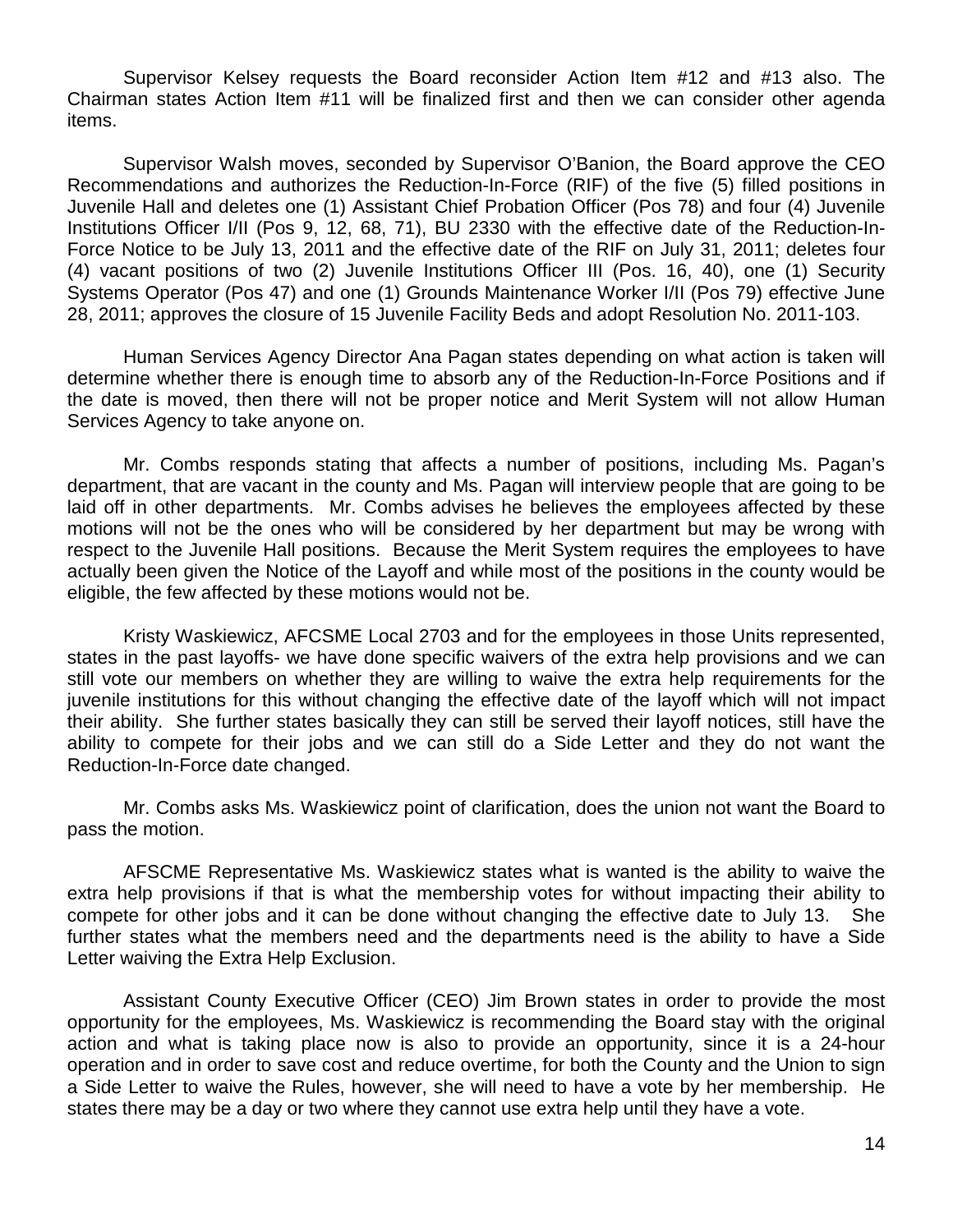Ms. Waskiewicz states AFSCME is willing to waive until we have a vote and if the vote is yes, no problem; but if no, it stops.

Assistant CEO Brown states based on this, then County Staff would recommend to stay with the same action and provide latitude to the Human Resources Director or County Executive Officer to sign a Side Letter if the Union votes to waive the Rule for a period of time.

Supervisor Walsh withdraws the Motion on the Floor and Supervisor O'Banion withdraws the second.

Upon motion of Supervisor O'Banion, seconded by Supervisor Walsh, duly carried, the Board reaffirms the action taken on Action Item #11 earlier of authorizing the Reduction-In-Force of the five filled positions in Juvenile Hall and deletes one (1) Assistant Chief Probation Officer (Pos 78) and four (4) Juvenile Institutions Officer I/II (Pos 9, 12, 68, 71) effective July 31, 2011; deletes four (4) vacant positions of two (2) Juvenile Institutions Officer III (Pos. 16, 40), one (1) Security Systems Operator (Pos 47) and one (1) Grounds Maintenance Worker I/II (Pos 79) effective June 28, 2011; authorizes the closure of 15 Juvenile Facility Beds and adopt Resolution No. 2011-103 with the latitude to the Human Resources Director and/or County Executive Officer to sign a Side Letter if the Union votes to waive the Rule for a period of time. Ayes: Pedrozo, Walsh, Davis, Kelsey, O'Banion

#### **CONSENT ITEM NO. 12 2011-06-28 BUDGET – PUBLIC DEFENDER**

The Clerk announces the Public Defender Budget is before the Board for consideration.

Supervisor Kelsey moves, seconded by Supervisor Pedrozo, the Board approve the Public Defender Requested Action and delay any Reduction-In-Force until Final Budget to give time to adjust to the loss of Extra Help Attorneys, and to see how caseloads might be affected by reductions in other departments.

Supervisor O'Banion states he will not support the Motion and will support the recommendation of the County Executive Officer based on AB 109 funding issue to come back to the Board.

Supervisor Walsh states he cannot support the Motion on the Floor.

County Executive Officer Larry Combs clarifies that the Public Defender will be part of the Study Session and because there will be impacts on the office, if the Board were to approve this, we will need to move one-time funding to support this. He further reviews the process of AB 109 regarding parolee coming into the system and states the Courts are working with us to identify who does or does not meet the Public Defender criteria to be represented.

Supervisor Kelsey withdraws her Motion on the Floor.

Discussion is had on the process and cooperation with the courts, expenditure of funds to the public defender, elimination of problem areas and insuring services are being provided to the individuals that are indigent.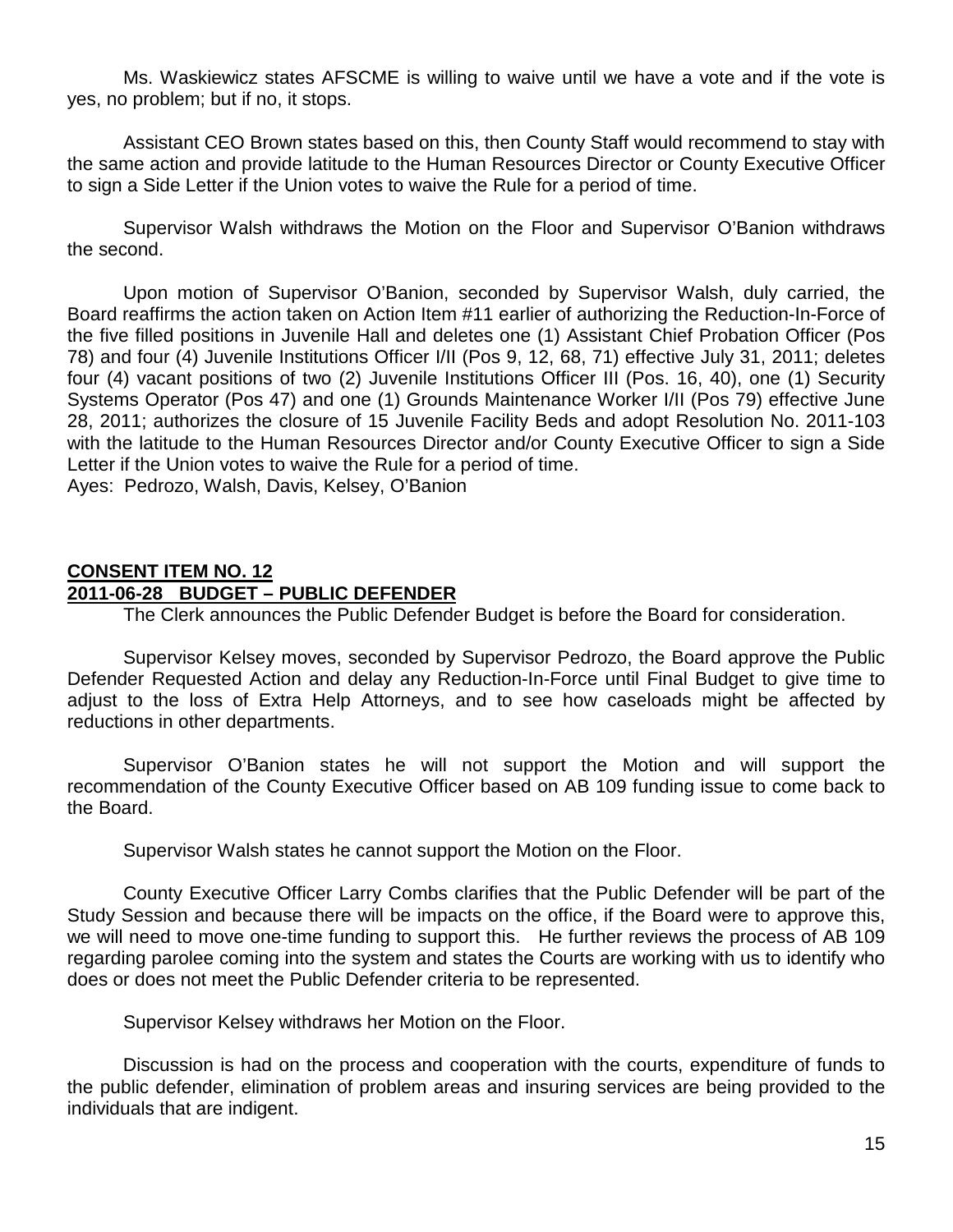Public Defender Michael Pro appears and comments on the indigent client caseload, experienced attorneys in the Public Defender's office and the AB 109 violators that are represented by the Public Defender.

Supervisor Pedrozo withdraws the second.

Supervisor O'Banion moves, seconded by Supervisor Davis, the Board approve the County Executive Office Recommendation and authorize the Reduction-In-Force of four (4) filled positions and delete two (2) Deputy Public Defender I/II/III/IV (Pos 4, 10) and two Legal Process Clerk I/II (Pos 20, 28) effective July 31, 2011 and adopt Resolution No. 2011-104.

The Chairman calls for a Vote on the Motion.

Supervisor Kelsey votes "no". Motion carries. Ayes: Pedrozo, Walsh, Davis, O'Banion Noes: Kelsey

#### **CONSENT ITEM NO. 13 2011-06-28 BUDGET – DISTRICT ATTORNEY**

The Clerk announces the District Attorney Budget is before the Board for consideration.

Supervisor Kelsey moves, seconded by Supervisor Pedrozo, the Board approve the District Attorney Requested Action and authorize the Reduction-In-Force of the currently identified two (2) filled positions and delete one (1) District Attorney Investigator I/II (Pos 89) and one (1) Investigative Assistant (Pos 37) effective July 31, 2011; delete two (2) vacant positions of one (1) Legal Process Clerk I/II (Pos 76) and one (1) Legal Assistant (Pos 64) effective June 28, 2011; change one (1) position from Assist. District Attorney (Pos 9) to Chief Deputy District Attorney to eliminate the Underfill and properly align the position with the classification performing the work as requested effective July 4, 2011 and adopt Resolutions

Supervisor Kelsey states she will support what the District Attorney is suggesting because they cannot control the amount of crime and their jobs should not be impacted because of this.

Following discussion, County Executive Office Larry Combs states the Board will need to move one-time funds to balance the budget.

Discussion is had on the cost difference between the recommendations of the District Attorney request and the County Executive Office recommendation.

Supervisor O'Banion states we need to move forward and if AB 109 changes, take action at the time it comes forward with funding available to meet these needs.

Supervisor Kelsey states County Executive Office and the Department Head submitted their requested actions and the Board then has the ability to determine what our community and the taxpayers would or would not want. The Board needs to operate under that discretion and decide what is important and what is right.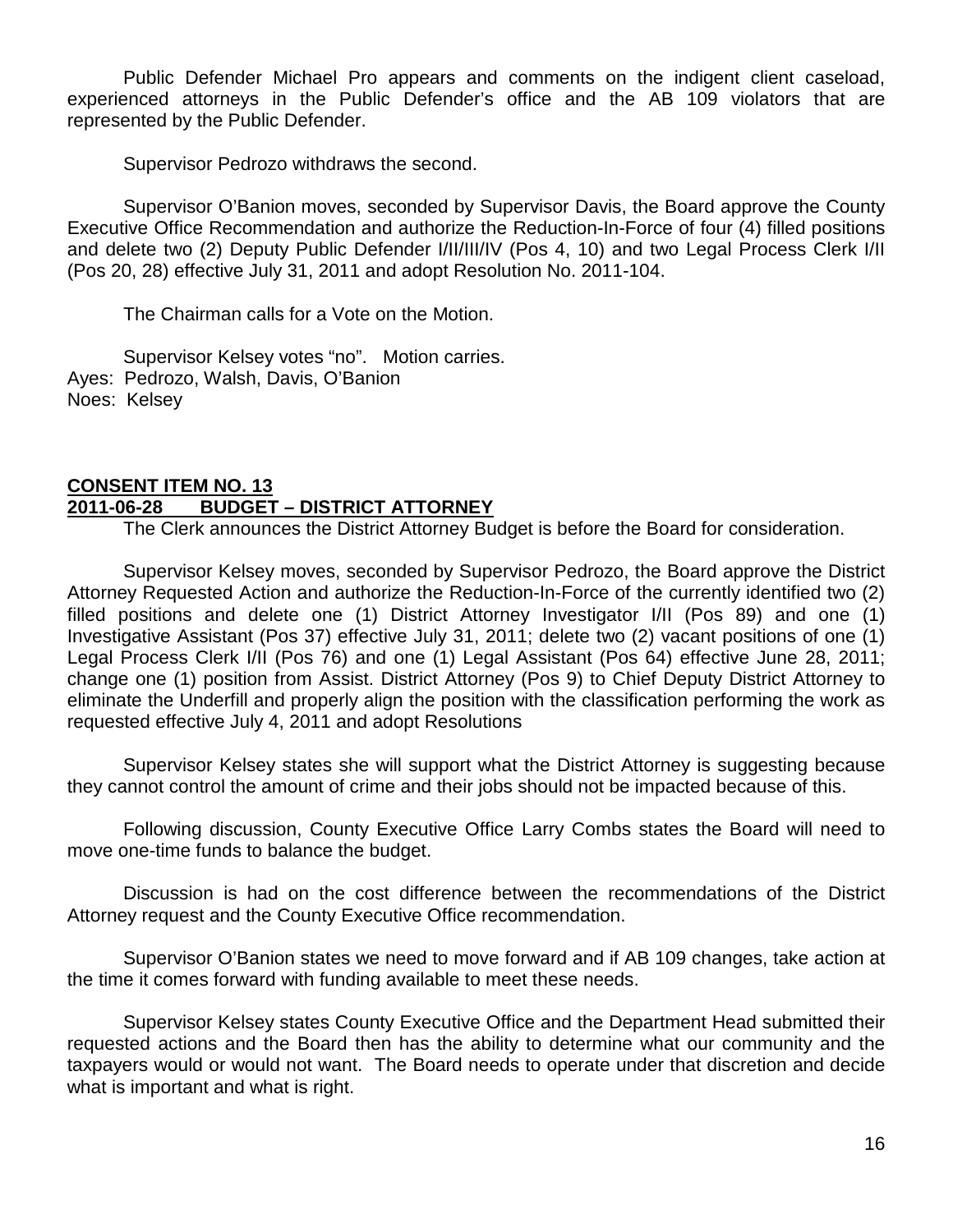Jeanette Pacheco, District Attorney Office Manager, states once positions are deleted, it is difficult to get the positions back into a department budget and that is why the District Attorney did not want to lose the positions.

CEO Combs states based on discussions with District Attorney Larry Morse, he is in agreement with the recommendation of the County Executive Office is sure that Ms. Pacheco can confirm this. Ms. Pacheco agrees.

The Chairman calls for a Vote on the Motion on the Floor. Motion fails. Noes: Pedrozo, Walsh, Davis, Kelsey, O'Banion

Upon motion of Supervisor O'Banion, seconded by Supervisor Walsh, duly carried, the Board approves the County Executive Office Recommended Action and authorizes the Reduction-In-Force of the two (2) filled positions and deletes one (1) District Attorney Investigator I/II (Pos 89) and one (1) Investigative Assistant (Pos 37) effective July 31, 2011; delete five (5) vacant positions of three (3) Deputy District Attorney I/II/III/IV (Pos 2, 15, 29), one (1) Legal Process Clerk I/II (Pos 76) and one (1) Legal Assistant (Pos 64) effective June 28, 2011; change one (1) Assist. District Attorney (Pos 9) position to Chief Deputy District Attorney to eliminate the Underfill and properly align the position with the classification performing the work as requested effective July 4, 2011 and adopts Resolution No. 2011-105 (Salary) and 2011-106 (Position). Ayes: Pedrozo, Walsh, Davis, Kelsey, O'Banion

#### **CONSENT ITEM NO. 14 2011-06-28 BUDGET – SHERIFF-CORRECTIONS**

The Clerk announces the Sheriff-Corrections Budget is before the Board for consideration

Supervisor Davis moves, seconded by Supervisor O'Banion, the Board approve the County Executive Office recommendation and authorize the Reduction-In-Force of the twenty-nine (29) filled positions as follows: delete nineteen (19) Correctional Officer I/II (Pos 3, 8, 11, 15, 42, 44, 45, 51, 57, 62, 82, 83, 120, 123, 130, 134, 137, 141, 144), five (5) Correctional Sergeant/Correctional Senior Sergeant (Pos 2, 35, 117, 138, 143) and five (5) Security Systems Operator (Pos 47, 98, 101, 105, 106) effective July 31, 2011; delete four (4) vacant positions of four (4) Correctional Officer I/II (Pos 36, 50, 78, 110) effective June 28, 2011 and adopt Resolution No. 2011-107.

Discussion is had on the additional positions added in recent years, costs per prisoner, closure of the main jail and staff layoffs that support this operation, potential cost for new standards if jail is closed, federal funds available with stipulations and AB 109 alternative funds.

Supervisor Davis states it is his understanding that the individual that makes the decision and runs the operation of the jail is the elected position and therefore, the decision on the jail situation must come from the Sheriff.

Sheriff Mark Pazin appears before the Board and responds to comments made by MCSEA President Chris Navarro and provides a summary of the programs and funds the Sheriff has achieved for the County by working with the State. Sheriff Pazin asks that this matter be tabled until July 12, 2011; and, he further requests that Action Items #14, 15 and 16 come back to the Board after the State determines what funds will be allocated and then this can be finalized.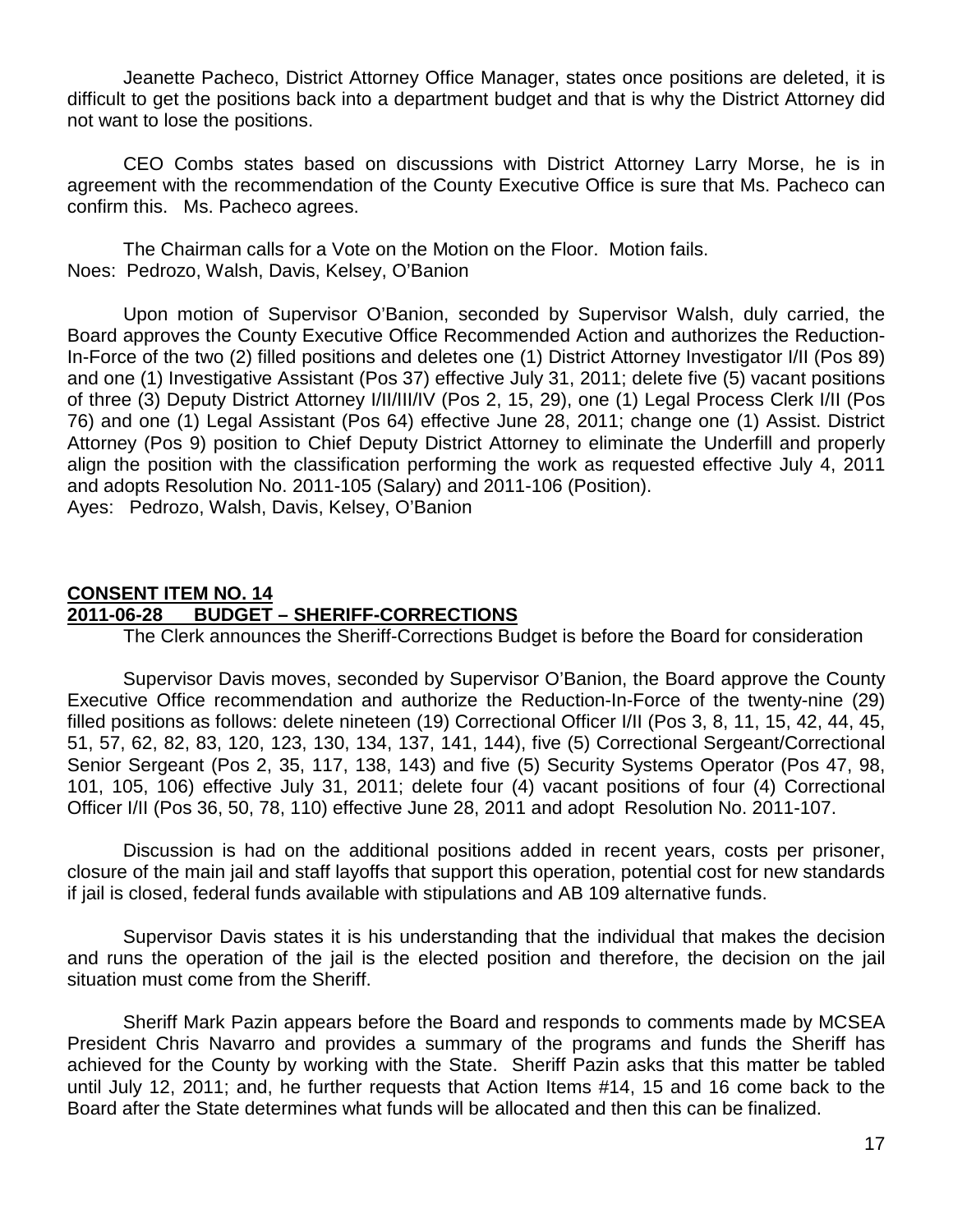County Counsel James Fincher states the Board is required to adopt a balanced budget on or before June 30, 2011, and to table an item would mean pulling money out of reserves. If the Board does not pass the Budget by the date of June 30, 2011, the Auditor could not fund positions legally or the budget unit.

Following discussion, County Executive Officer Larry Combs states the positions have been included in the budget to be funded through July 31, 2011 pay period. He states the budget must be balanced and advises it is anticipated Executive Office could come forward with recommendations on July 12<sup>th</sup> and technical actions on July 26<sup>th</sup>.

Further discussion ensues on the impact on courts and extra help funding.

MCSEA President Chris Navarro addresses the extra help funding issue and requests the Extra Help positions be retained.

Mr. Combs states the Unions could agree to a Waiver provision, if they waive that provision for Extra Help today in writing, then it could be done.

Human Resources Director Robert Morris appears and states the Extra Help issue is a result from MOU negotiations that require us to lay off Extra Help positions per the MOU agreed. He defers to Counsel for any potential changes.

Counsel Fincher states this would be subject to negotiations.

Mr. Combs states absence any other agreement or waiver, all extra help would be laid off today.

Mr. Navarro addresses the Board speaking in support of Extra Help positions being maintained at staffing levels.

Following a lengthy discussion, Mr. Combs states to avoid confusion and since we are not able to resolve funding issues and the MOU rules, he recommends the Reduction-In-Force notices not be issued today but to issue the Notices on July 13, 2011 and the effective date is July 31, 2011 and that would allow the Reduction-In-Force to occur and the funding issue to work out.

Mr. Fincher states what the Board is doing is taking action that Reduction-In-Force legal effect would take effect July 13, 2011, if you fail to come up with the Alternative on July 12, then Extra Help would be released and be effective July 31, 2011.

Following a lengthy discussion on the alternative suggestion being applied on other recommended action items that have come before the Board and have been discussed and possibly modifying the MOUs on file, Mr. Combs states the Board could consider modification on the other items that are similar in nature as this item as it would not affect financing in any way, it would give less notice to employees.

Mr. Navarro appears and states he has contacted his local union and as long as we get the documents in hand tomorrow, we can get the document signed.